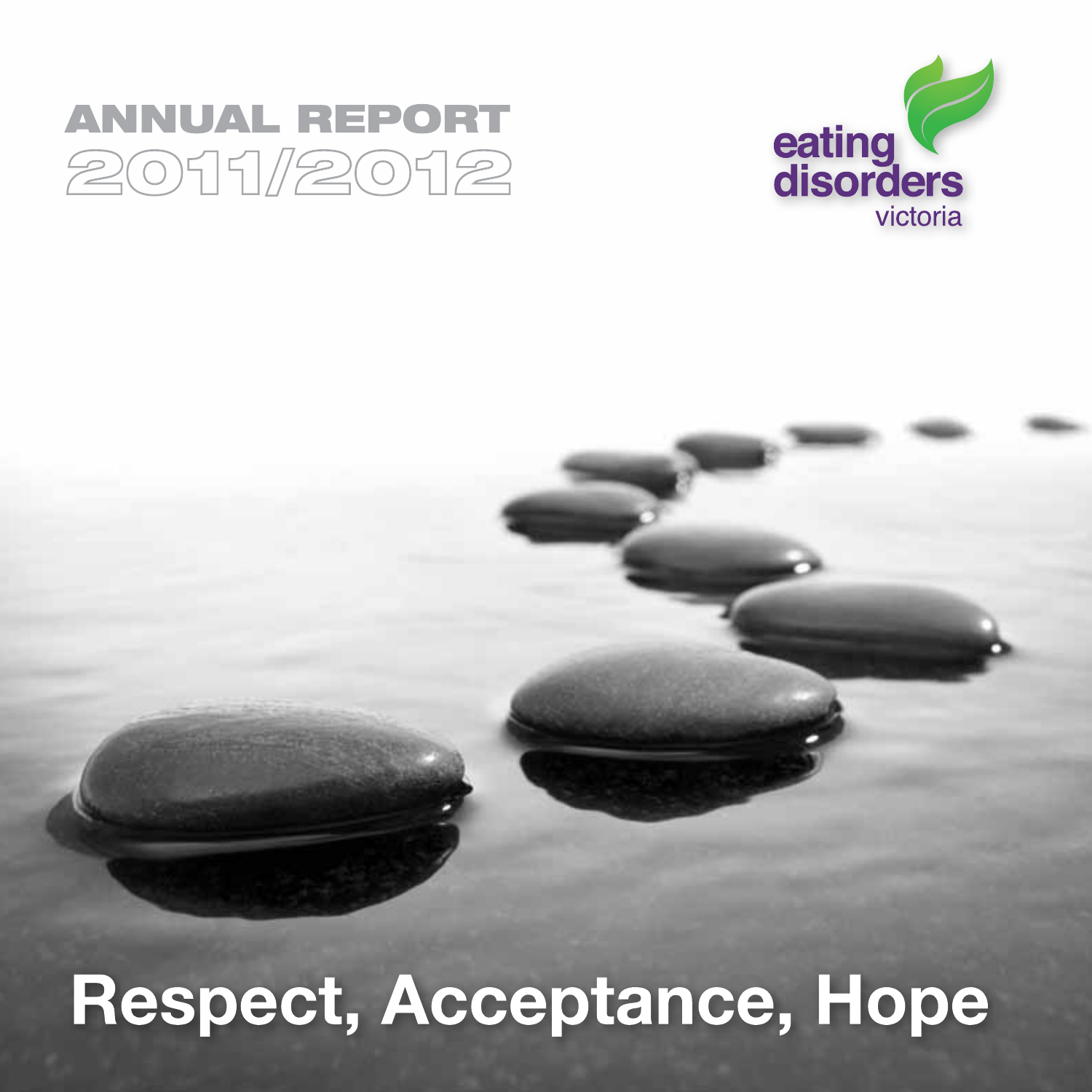### **Contents**

I have been overwhelmed by the professionalism and kindness shown to me. I am beyond grateful.

- Client of Family Support Officer

- **02/** 2011/2012 at a Glance
- **04/** Highlights of 2011/2012
- **07/** About EDV
- **09/** Grantors, Sponsors and Corporate Partners
- **10/** Board Chair Report
- **11/** Board Member Attendance
- **12/** Chief Executive Officer's Report
- **15/** From a helpline, support group and EDV events volunteer
- **15/** From a Volunteer
- **16/** Treasurer's Report
- **17/** Auditor's Report
- **19/** Financial Statements
- **21/** The EDV Team
- **22/** Thank You
- **24/** How You Can Help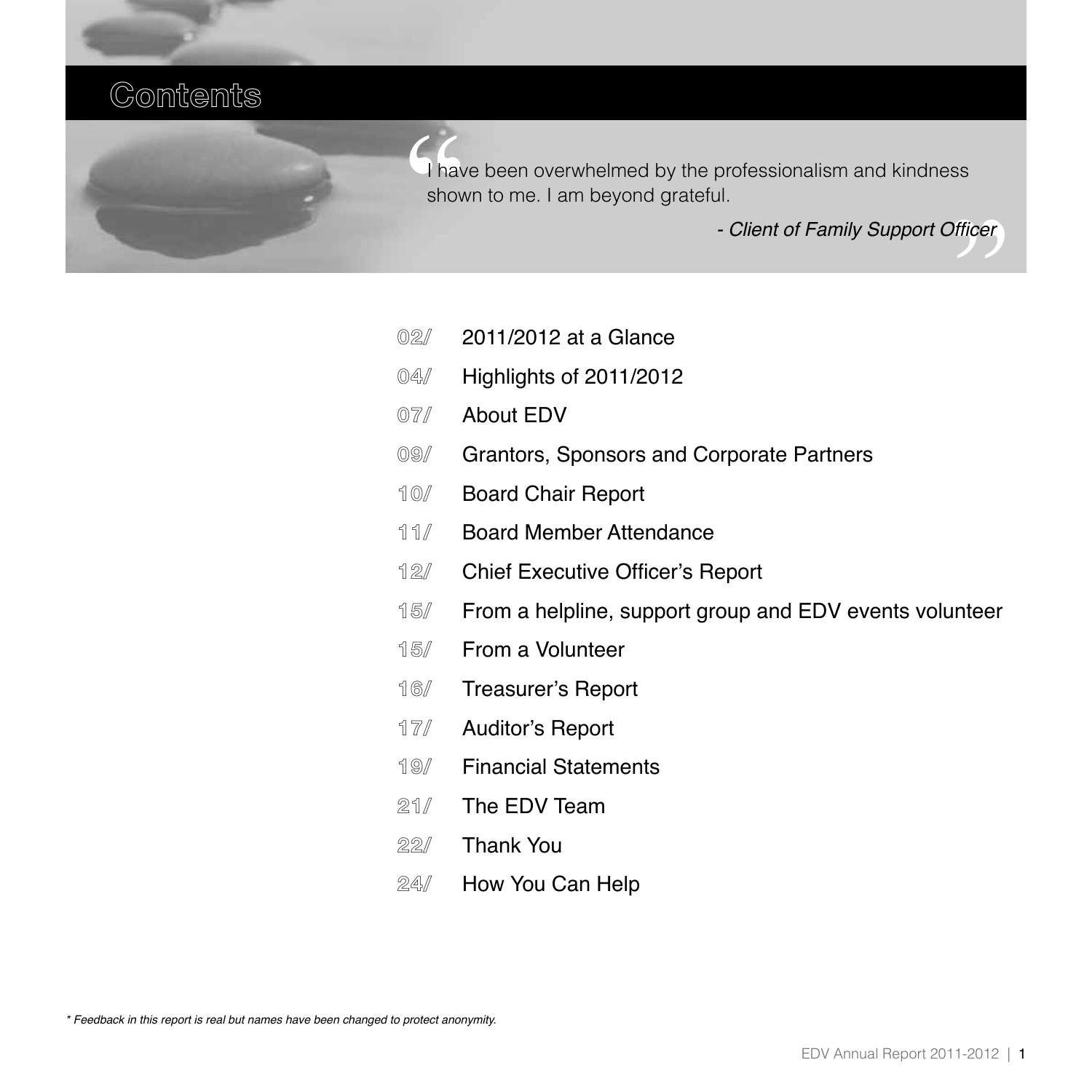### **2011 / 2012 at a Glance**

#### **Statement of Financial Performance for the Financial Year**

|                                                        | 2011 - 2012 | 2010 - 2011 |
|--------------------------------------------------------|-------------|-------------|
|                                                        |             |             |
| Revenues from ordinary activities and special projects | 586.974     | 601.551     |
| Expenses                                               | 608.861     | 573.687     |
| <b>TOTAL CHANGES IN EQUITY</b>                         | (21.887)    | 26.386      |

#### **Summary Statement of Financial Position**

|                          | 2011 - 2012 | 2010 - 2011 |
|--------------------------|-------------|-------------|
|                          |             |             |
| Total assets             | 228.264     | 364.820     |
| <b>Total liabilities</b> | 39.559      | 154,229     |
| <b>NET ASSETS</b>        | 188.705     | 210.591     |
| <b>TOTAL EQUITY</b>      | 188.705     | 210,591     |

#### **EDV Statistics for 2011 - 2012**

| Services                                                                        |              |                            |       |
|---------------------------------------------------------------------------------|--------------|----------------------------|-------|
| Helpline contacts (Support, Information & Referral) *See below for breakdown.   |              |                            |       |
|                                                                                 | Phone        | 2,716                      |       |
|                                                                                 | Face to Face | 125                        |       |
|                                                                                 | Email        | 705                        |       |
|                                                                                 | Total        |                            | 3,546 |
| <b>Individual Support Session Contacts</b>                                      |              |                            |       |
|                                                                                 | Phone        | 90                         |       |
| <b>Recovery Support</b><br>(People with an eating disorder)                     | Face to Face | 106                        |       |
|                                                                                 | Total        |                            | 196   |
| <b>Family Support</b><br>(Families, parents, partners,<br>siblings and friends) | Phone        | 105                        |       |
|                                                                                 | Face to Face | 161                        |       |
|                                                                                 | Total        |                            | 266   |
| Chat room                                                                       |              |                            |       |
|                                                                                 |              | Total - number of contacts | 1,088 |
| (People with an eating disorder)<br>Total - number of sessions                  |              | 146                        |       |
| Messageboard                                                                    |              |                            |       |
|                                                                                 |              | Total - number of posts    | 433   |
| <b>Support Groups</b>                                                           |              |                            |       |
|                                                                                 |              | Total - number of contacts | 580   |
|                                                                                 |              | Total - number of sessions | 107   |
|                                                                                 |              |                            |       |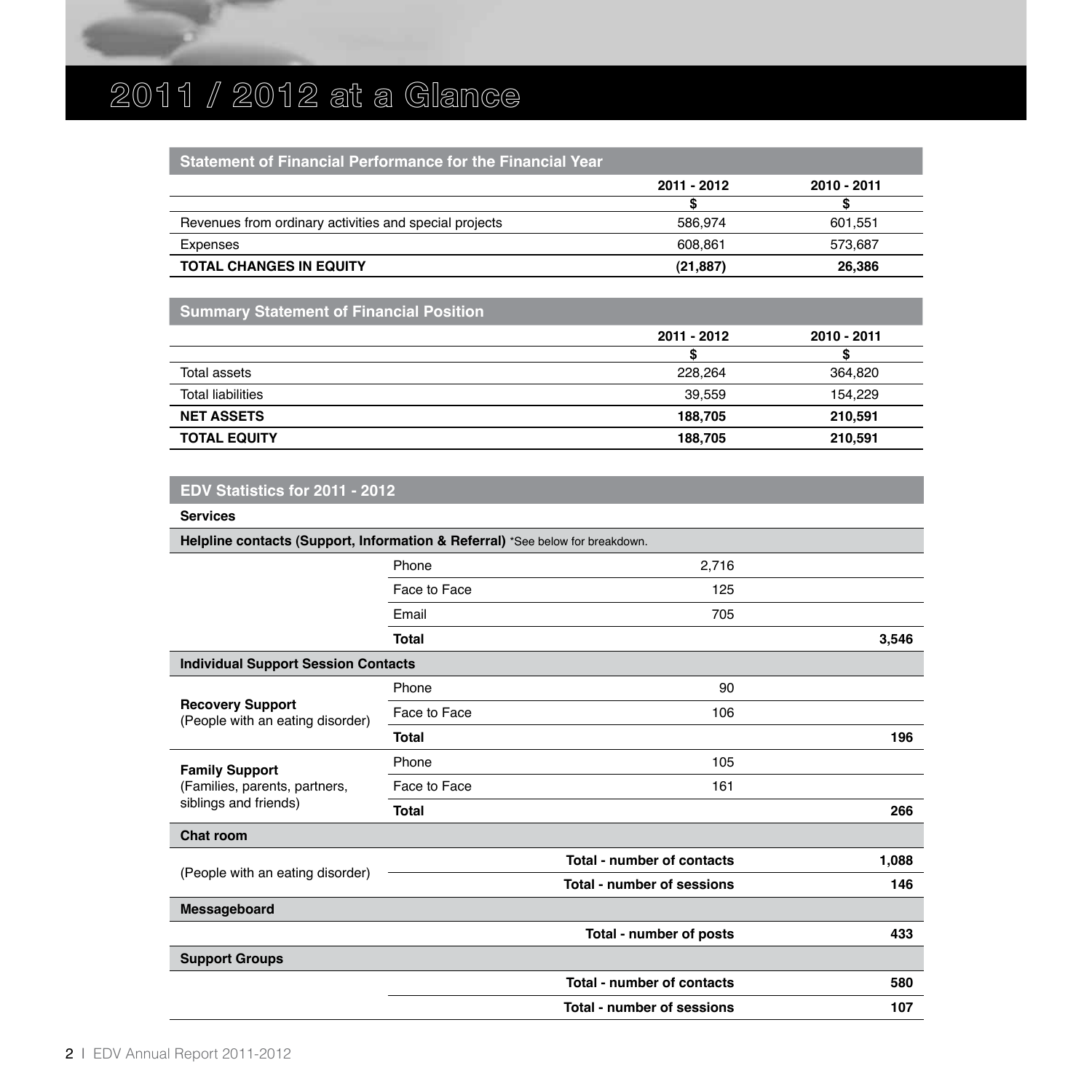| <b>EDV Statistics for 2011 - 2012 (continued)</b> |                                             |        |
|---------------------------------------------------|---------------------------------------------|--------|
| <b>Media Enguiries</b>                            |                                             |        |
|                                                   | Total - number of contacts                  | 80     |
| <b>Education</b>                                  |                                             |        |
|                                                   | Total - number of contacts at presentations | 4.106  |
|                                                   | Total - number of enquiries                 | 90     |
|                                                   | Total - number of sessions                  | 107    |
| <b>TOTAL NUMBER OF SERVICE USER CONTACTS</b>      |                                             | 10.385 |

| * Helpline contacts - User type                                                                    |       |       |
|----------------------------------------------------------------------------------------------------|-------|-------|
| Person with an eating disorder, disordered eating, body image<br>issues                            | 1,502 |       |
| *Please note people with an eating disorder may be self diagnosed.                                 |       |       |
| Parents and siblings                                                                               | 1.073 |       |
| Partners                                                                                           | 176   |       |
| Friends                                                                                            | 289   |       |
| Other relatives                                                                                    | 275   |       |
| Professionals (Health professionals, community organisations,<br>treatment centres, schools, etc.) | 231   |       |
|                                                                                                    | Total | 3.546 |

| Helpline contacts – Gender of person with an eating disorder or other related issue |              |       |
|-------------------------------------------------------------------------------------|--------------|-------|
| Female                                                                              | 2.918        |       |
| Male                                                                                | 538          |       |
|                                                                                     | <b>Total</b> | 3,546 |

| Helpline contacts - Type of disorder or issue<br>*please note may be self diagnosed. |       |       |
|--------------------------------------------------------------------------------------|-------|-------|
| Anorexia Nervosa                                                                     | 1.226 |       |
| Bulimia Nervosa                                                                      | 935   |       |
| <b>Binge Eating Disorder</b>                                                         | 775   |       |
| Other (includes EDNOS, disordered eating, body dissatisfaction)                      | 610   |       |
|                                                                                      | Total | 3.546 |

| Website |                                 |         |
|---------|---------------------------------|---------|
|         | Total number of visits          | 112,755 |
|         | Total number of unique visitors | 71.018  |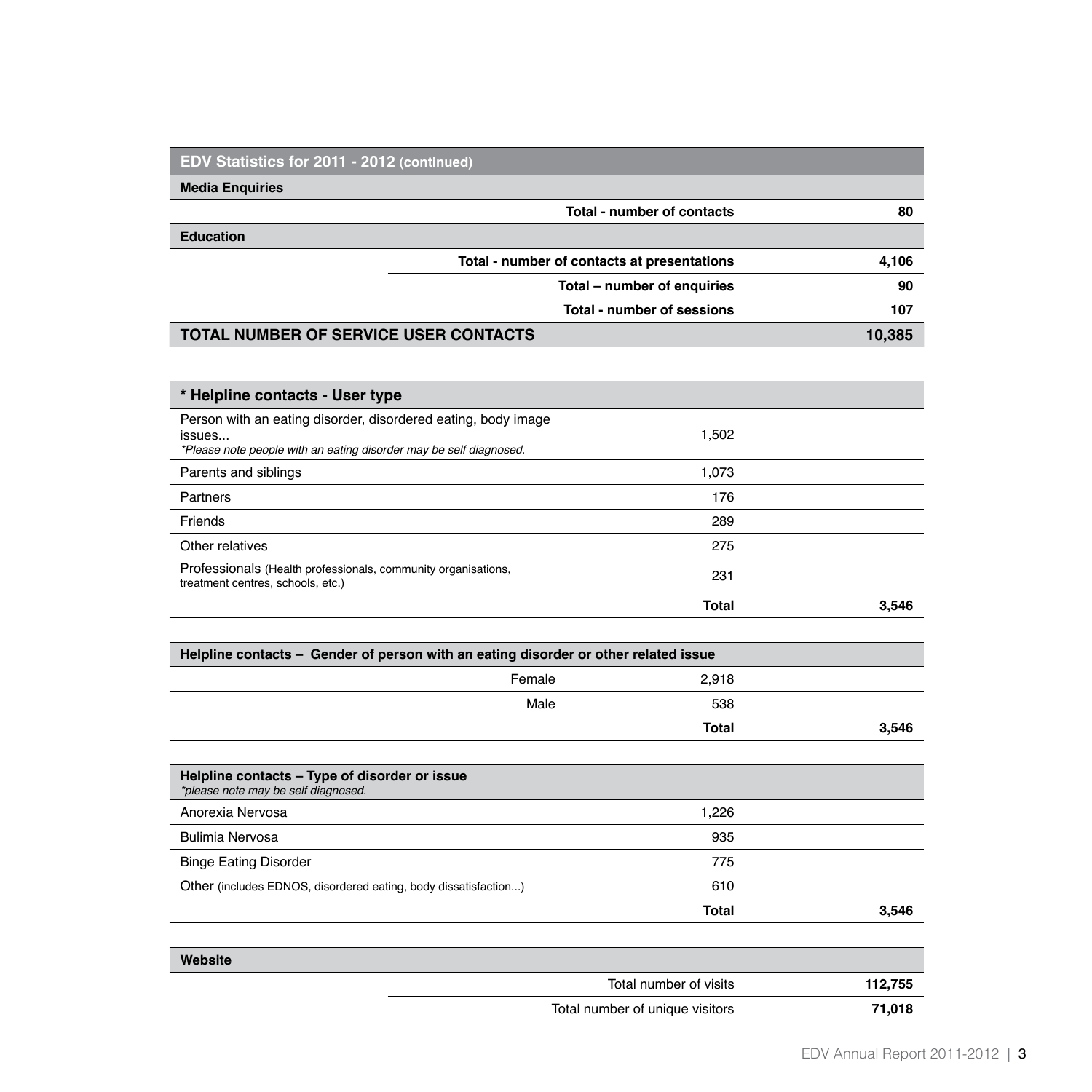### **Highlights of 2011 / 2012**

The 2011/2012 financial year has once again proved to be a very busy year of growth and change for EDV. Strong demand for EDV support, education and information services saw staff continue to develop programs to suit the ever changing needs of the community.

Like many other not-for-profit organisations, EDV faces great pressure in trying to expand services, with limited funds at its disposal and a small staff team. However, with the very generous support of volunteers and financial supporters, EDV continues to make a difference in the lives of people affected by an eating disorder.

Below are just some of the highlights of the 2011/2012 year.

#### **Feed the Soul**

To coincide with International No Diet Day on May 6, EDV launched its new awareness and fundraising campaign *Feed the Soul*. The *Feed the Soul* idea was developed as a reminder to people that food and eating is so much more than just what we put in our mouths. Food feeds our mind and soul just as much as our body. With so much emphasis on dieting and good and bad foods, many of us have lost track of simple pleasures around food and the role food has in connecting us to others and how

good that can make us feel on the inside – hence the name *Feed the Soul*.

The *Feed the Soul* concept quickly gained great support and was officially launched at Parliament House on the 2<sup>nd</sup> of May by the Minister for Mental Health, The Hon Mary Wooldridge and was attended by numerous members of parliament. Individual and group fundraisers were then encouraged to host their own *Feed the Soul* event, in which people could get together with family, friends and work colleagues to enjoy a healthy, social and relaxing meal together while raising funds for EDV.

The month's activities culminated in a *Feed the Soul* brunch at the Trust Bar and Restaurant in Melbourne. At the brunch, EDV's new *Feed the Soul* ambassadors Frank Apostolopoulos, Tottie Goldsmith, and Lee Chan spoke of their commitment to the cause and their own experiences in the beauty, fashion, entertainment and food industries.

#### **Siblings and Friends Support Developed**

After the tragic death of her daughter Anna in late 2010, Claire Bamford realised there was a lack of dedicated support services for siblings and friends of those suffering with an eating disorder. To address this lack of support, she joined together with family and friends to raise funds for EDV to develop support services specifically for youth aged 12 to 25 year olds.

A Siblings and Friends project group was formed in late 2011 and a survey of young people was conducted in early 2012 to ascertain what sort of support services siblings and friends would like. The survey revealed that most young people are searching online for support and information and the project group, including EDV's CEO Jennifer Beveridge, committed EDV to developing new online information to be integrated into the current EDV website from August 2012.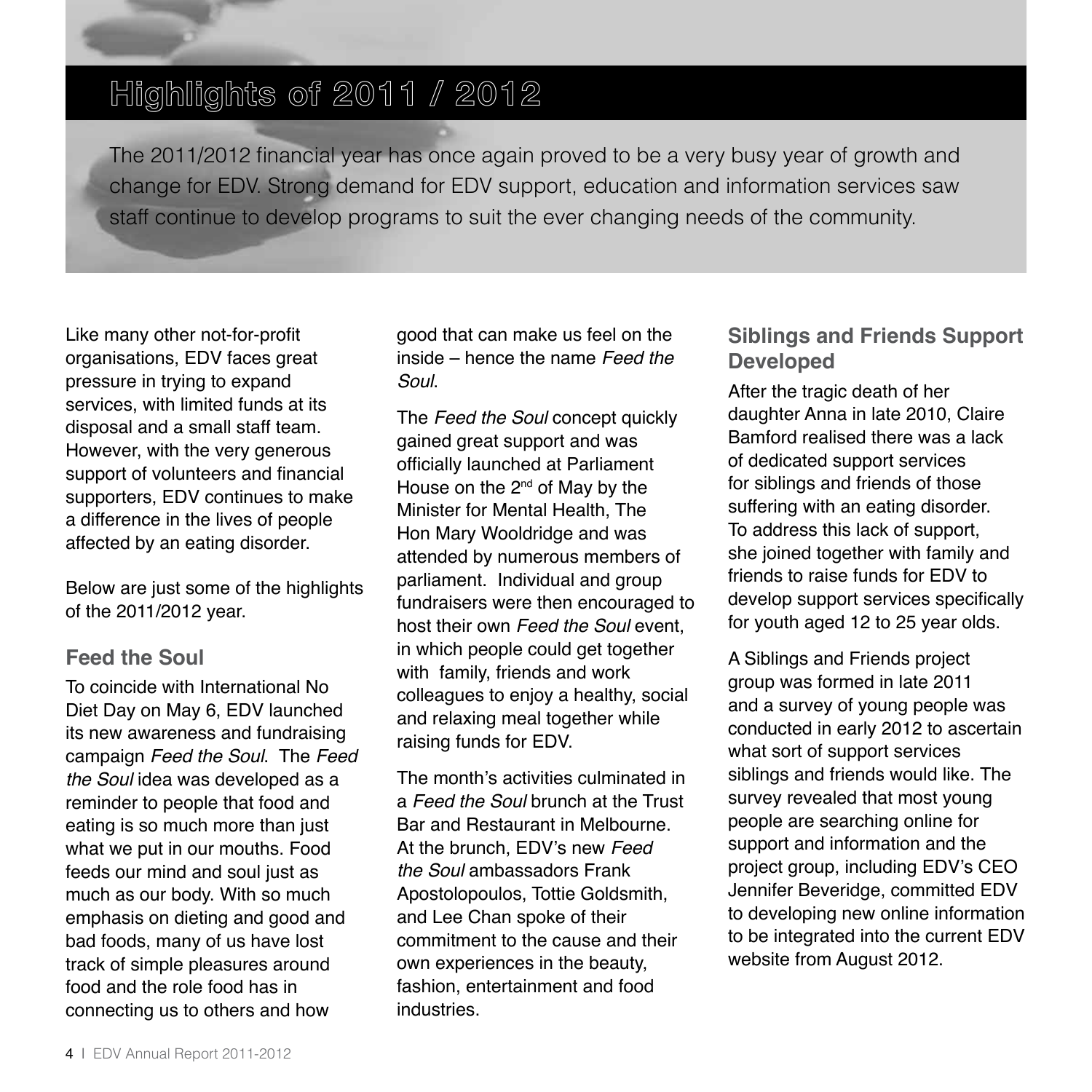#### **Community Engagement and Advocacy**

During the year, EDV continued to both educate and represent the community on eating disorders.

The Caring About Recovery (CARE) project funded by the Lord Mayor's Charitable foundation commenced in 2010 and continued through 2011 and 2012 in partnership with local municipal councils throughout Victoria. During the last financial year, EDV partnered with 12 local councils to run free community awareness education sessions to raise awareness of early identification of eating disorders and how to develop protective factors against eating disorders.

Early in 2012, EDV held three community information sessions called Giving the Community a Voice, which were an opportunity for people with a personal, family or professional experience of an eating disorder to share information regarding their eating disorders experience. The sessions, held in Ringwood, Malvern East and Ballarat, were very well attended. EDV is extremely thankful to those individuals who openly shared their experiences and offered their recommendations about the current strengths and weaknesses in eating disorders support and treatment

services in Australia. The findings are being disseminated to key policy makers and stakeholders in the eating disorders field.

EDV continued its role advocating on behalf of people affected by eating disorders through its continued involvement in the National Eating Disorders Collaboration (NEDC) and through representation on the Victorian Government Eating Disorders Taskforce.

#### **EDV develops further partnerships for Building Hope**

Following strong demand for EDV's skills based family education program Building Hope, EDV has recently undertaken a partnership with Deakin University and the Centre for Excellence in Eating Disorders (CEED) to further develop the Building Hope program. While the program will still be based on the program outlined in the Janet Treasure book 'Skills-based Learning for Caring for a Loved One with an Eating Disorder', the partnership between EDV, Deakin and CEED will see the program develop into a more structured program with the aim that eating disorder treatment services offered on an inpatient and outpatient basis can be more family inclusive and

sensitive. The new program will keep more up to date with current and emerging practices and will also be an important research opportunity to evaluate effectiveness.

Over the past 12 months, Building Hope programs were run in Ringwood, Traralgon and Frankston, and at Kew in conjunction with the Austin Hospital BETR's program.

#### **Hospital Visiting Program**

EDV recognises that a person who has recovered from an eating disorder can provide those still suffering with a valuable source of hope which can be a great tool in moving towards recovery. As part of the wider peer support program, the EDV hospital visiting program saw recovered speakers meet with current eating disorder patients and staff to speak about their experiences. Run in conjunction with the Austin Hospital, EDV hopes to roll out the program to other hospitals as well as to expand from solely inpatient units to include outpatient and day patient settings.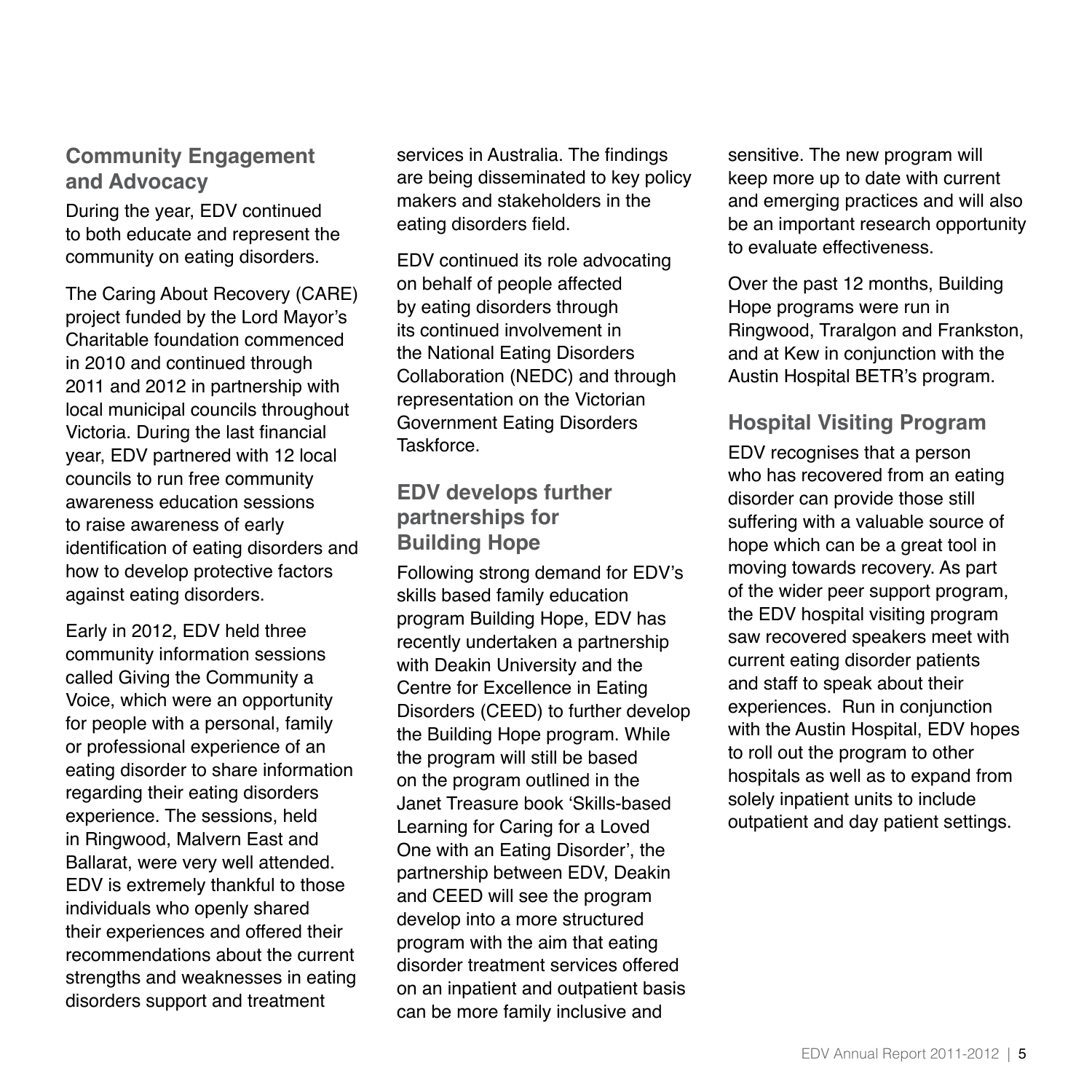#### **Launch of new look and website**

In July 2011, EDV revealed its new look with the launch of a new logo and website. The decision to upgrade the website was in response to increasing online traffic and requests for extended online information and support. EDV was then fortunate to receive a Google AdWords Grant which enables eligible charities to run Google advertisements for free. EDV is able to run targeted advertising campaigns to different segments of our audience. Since going live in February, approximately 30% of EDV's website traffic arrived via Google Ads, which is a great result.

Shortly after the re- launch of the EDV website, EDV partnered with Erin Young from Real Girl Productions to launch a dedicated youth website, Real Youth. The site is primarily a support and information site about eating disorders and body image and self esteem issues. The site is also a hub where young people can find out about local events, blog about issues that are important to them, access information on a number of important issues affecting young people and link to other like minded websites or blogs. The site links to the main EDV site referring users to the Eating Disorders Helpline for

information, support and referral information, as well as the eating disorder specific content.

#### **Defining Moments - Body Image and Eating Disorders Awareness Week**

To mark Body Image and Eating Disorders Awareness Week in the first week of September 2011, EDV asked an amazing group of speakers to share their personal experiences of recovery, and experiences of caring for a child with an eating disorder. The theme of the evening was 'Defining Moments' and was based on the concept that a defining moment, big or small, where something made a difference and inspired change is what many people who have recovered from eating disorders can recall making a huge impact in their recovery.

The overall response from the night was extremely positive with the message being that recovery is possible, the journey is as unique as the person and people involved and that inspiration can come at any time in any form.

> The session was fantastic and put a whole new perspective on things. I'm on my way to recovery and am excited to get there!

> > - Client of Recovery Support Officer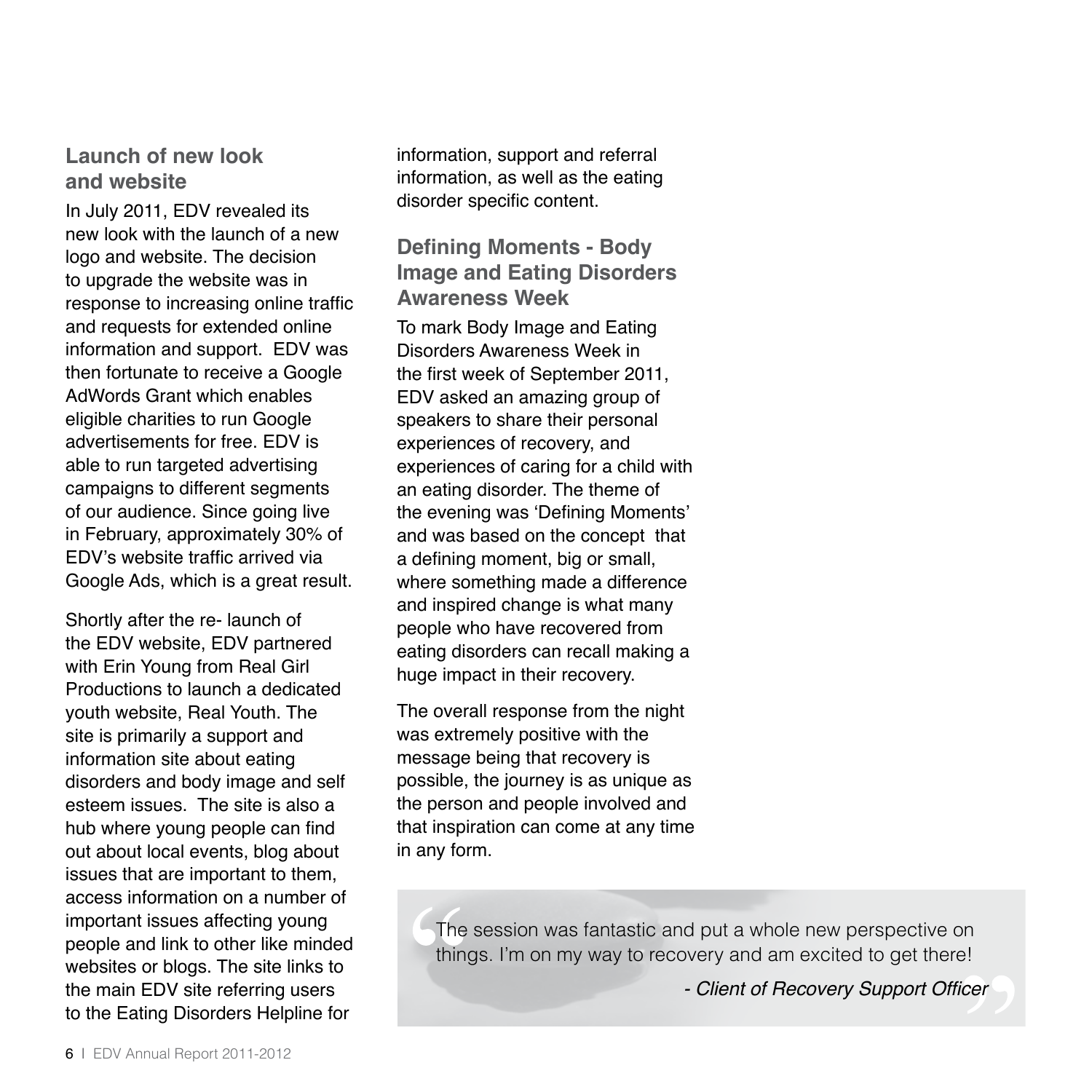### **About EDV**

**Mission Statement:** Eating Disorders Victoria is the primary source of support, information, community education and advocacy for people with eating disorders and their families in Victoria. We connect those whose lives are affected by eating disorders with the people, services and hope they need for recovery.

#### **Values Statement**

We embrace the following values to underpin our vision and mission:

- Respect
- Acceptance
- Hope

#### **Vision Statement**

**A future where the incidence, duration and impact of all eating disorders are reduced and ultimately eradicated.**

#### **Strategic Plan**

#### **Objective 1:**

Build and grow EDV as a single point of information, support and referral for people with eating disorders and their families, friends and the wider community.

#### **Objective 2:**

Diversify funding and income sources to increase annual income.

#### **Objective 3:**

Develop strategic partnerships to ensure EDV services are embedded in mental health and community systems; specifically in the areas of education, research, advocacy, marketing, funding and health promotion.

#### **Objective 4:**

Influence and participate in shaping broad public health and wellbeing policy.

#### **Our Services**

Our core services and activities include:

#### **Helpline**

■ Telephone and email support for anyone affected by an eating disorder

**Internet Chatroom and Online Messageboard**

 $\blacksquare$  Fully moderated for safety; reaching out to those who are isolated, require full anonymity or just like connecting online

#### **Support Programs**

- Recovery support for persons with an eating disorder available face to face and via telephone
- Family support for families and friends of persons with an eating disorder available face to face and via telephone
- $\blacksquare$  Carer support programs Building Hope and Finding Hope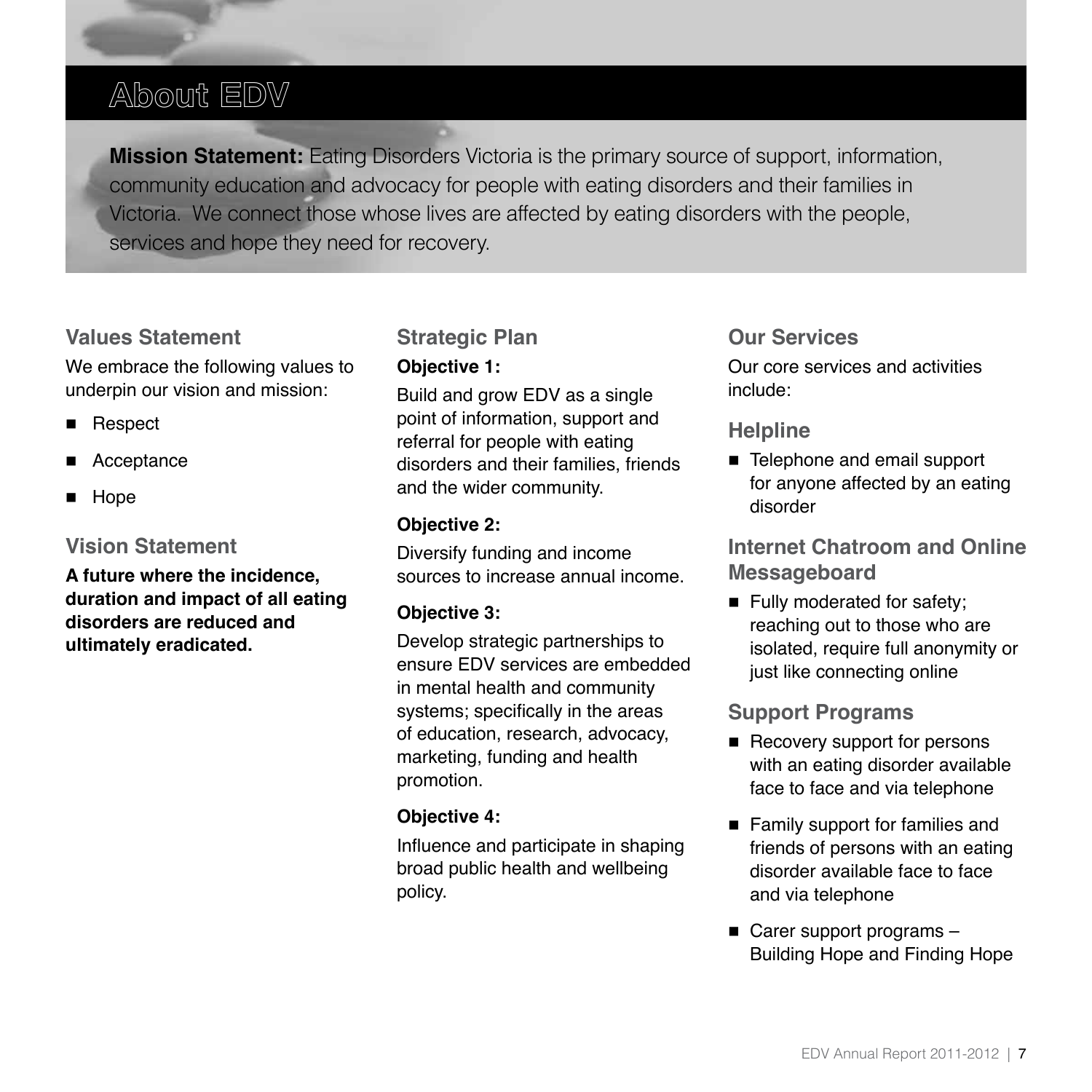■ Support group network  $$ facilitated self-help groups providing a confidential and safe environment for recovery and learning through shared experience

#### **Community**

- Education programs
- Awareness activities
- $\blacksquare$  Community voice engaging key policy makers to ensure people with an eating disorder and their carers have a voice in the community

#### **Information**

- Comprehensive and reliable website
- Member newsletters
- Specialist library of books and DVDs
- Eating disorder specific resources including fact sheets
- Eating disorder resource manuals, booklet and DVDs of recovery experiences
- Helpfinder service Database of health professionals and treatment facilities in Victoria

#### **Professional Development Programs**

■ Available for schools, fitness instructors and coaches, health and welfare and community workers

#### **Workshops and Consultations**

- Available for students and at conferences and forums
- $\blacksquare$  Mindful eating workshops
- Office and workplace consultations

This is the first time I've met someone who actually understands where I'm at with my eating disorders and understands what it's like. After more than 8 years in treatment with various psychiatrists/psychologists/counsellors I finally feel understood.

- Client of Recovery Support Officer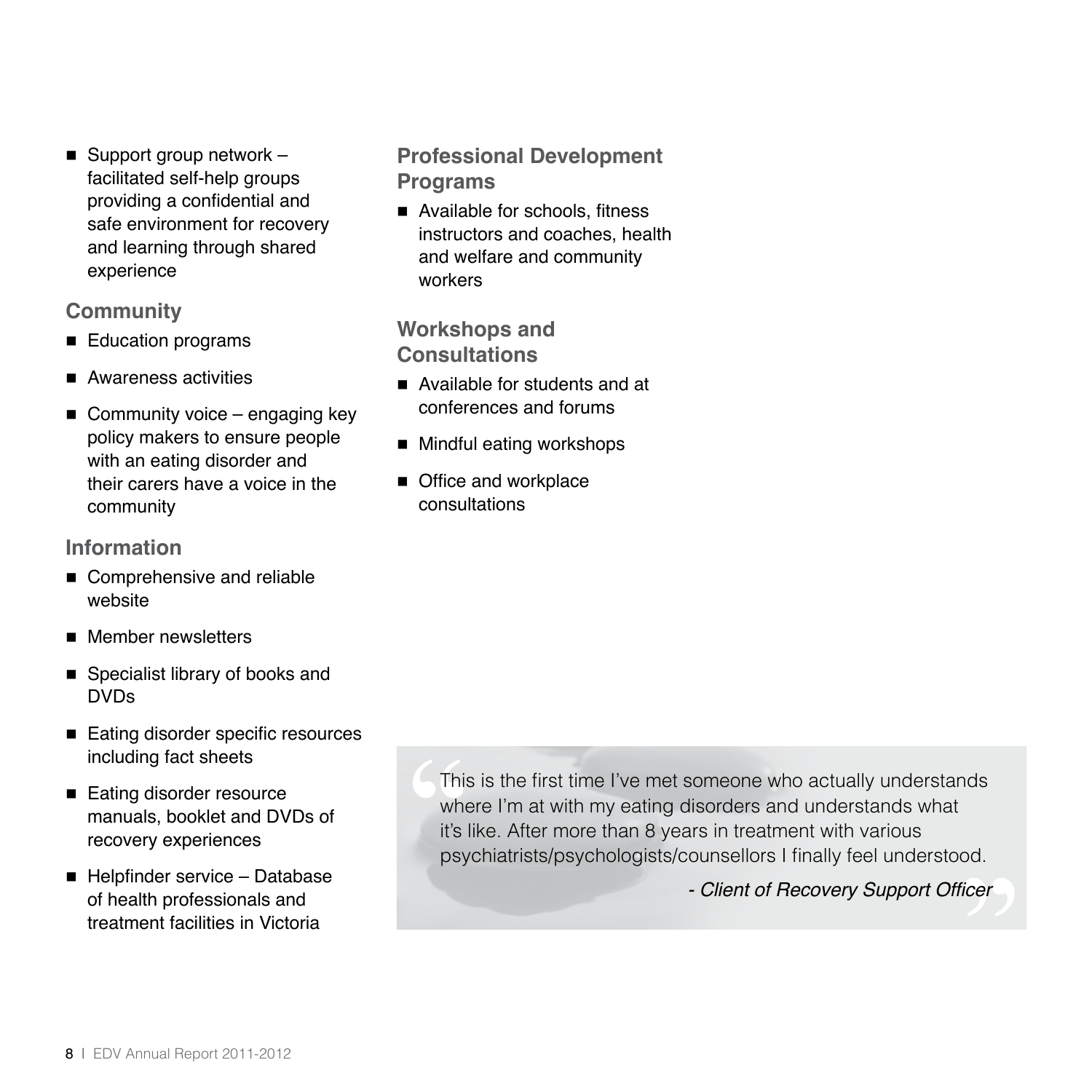### **Grantors, Sponsors and Corporate Partners**

EDV thanks the following organisations for their generous financial assistance and/or in-kind support in the past financial year.

#### **Major Grantors**

**Victorian State Government Department of Health**



Although EDV is a community-managed non-government organisation, EDV's major recurrent funding is provided by the Victorian State Government Department of Health, for which we remain very appreciative. EDV is contracted to provide statewide specialist support, information and referral services for people with eating disorders and their families in Victoria, as well as community education and training.

**Lord Mayor's Charitable Foundation**



EDV recently completed its final year of the 'Caring About Recovery' project, which received funding through a major grant from the Lord Mayor's Charitable Foundation (LMCF), one of the premier philanthropic organisations in Victoria. The LMCF has recognised the immense value of EDV's work to support families and carers, and has been a very generous supporter of EDV's family support programs. A general grant from the LMCF also provides support for the role of EDV Family Support Officer, to provide free face-to-face or telephone support for family members, partners and carers of a person with an eating disorder.

#### **Sponsor and Corporate Partner**

**Hairhouse Warehouse Pty Ltd**



EDV acknowledges the ongoing generous financial support of Hairhouse Warehouse in its support of the Eating Disorders Helpline.

#### **Other Grantors and Sponsors:**

**Biba Salons Butterfly Internet**



butterfly

**EM Media**

**The Arnold Foundation**

**Ian Wood**

**Staff at Major Projects Victoria**

**The Hon Jenny Mikakos MP Member for the Northern Metro Region**

**Emma and Tom's Juices**

**Lavazza Coffee**

**Freixenet Sparkling Wine** 

**The Trust Bar and Restaurant**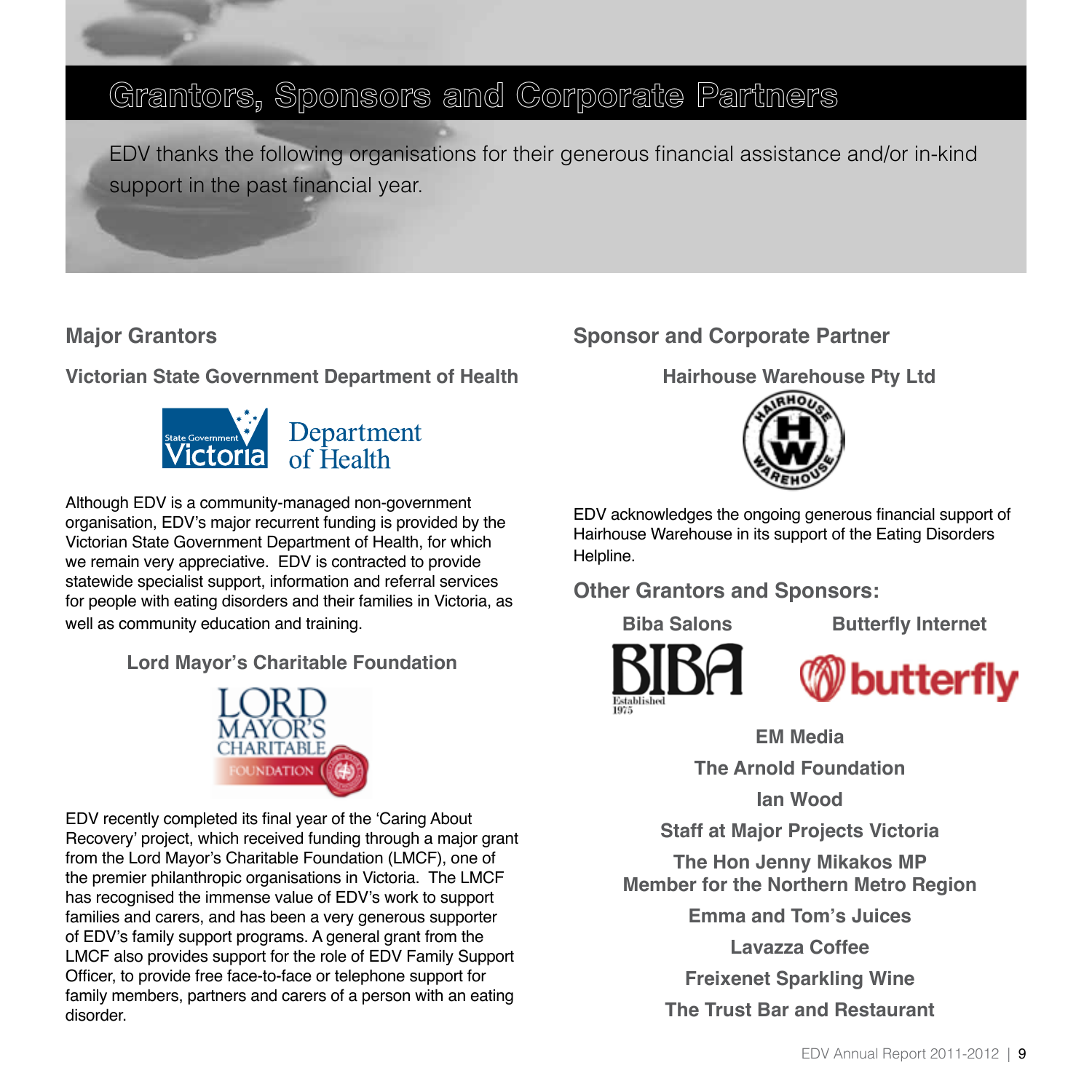### **Board Chair Report**

**Tracey De Poi** *Chair of the Board of Management*

#### **RESPECT, ACCEPTANCE, HOPE.**

Three words that say so much, the values of Eating Disorders Victoria (EDV) and the core of our organisation.

Wow, what a whirlwind it has been for all involved with EDV over the past year. It has been amazing, exhilarating, fun, busy, hard work and most of all major achievements have been made within the organisation. I have truly enjoyed my first year as chair of the board.

Firstly, I would like to thank the board for all their work and support this year. There have been a lot of changes within the organisation this year making it very busy behind the scenes. Finance, good governance and implementing a structure to ensure EDV remains in a healthy position have been the main focus.

The board is working hard for EDV. We have formed three new subcommittees who will report directly to the board. The Finance and Risk subcommittee and the

Governance subcommittee are currently operational. We are planning on getting the Clinical governance subcommittee running in the near future. The carers and consumers advisory board is also continuing to meet and report to the board frequently.

Four members of the board from last year have decided not to continue with us and I would like to acknowledge their contribution. They are Carlee Van Dyke, Lesley Simons, Laura Hart and of course Gill Ryan who is the immediate past president. I would like to once again specially thank Gill for all her work on the board over the past 5 years and for being a wonderful mentor and friend, I still miss her. We have been sad to lose board members nevertheless the new members bring an amazing wealth of knowledge to the organisation and we are lucky to have them.

The newest members are Peter Larter, Stacey Maher, Felicia Cousins and Dr Suzy Redston.

One of the major changes that has occurred within EDV this year was the appointment of a new CEO, Ms Jennifer Beveridge. Jennifer has come to us with a great deal of experience in the community health sector and has been one very busy lady since she started in February. Jennifer is leading EDV into a new phase of growth, and development. It is exciting to be a part of this and it has truly been a pleasure to work with her. Thank you, Jennifer for making my job as chair easy.

At this point I would like to thank Ms Kirsty Greenwood our previous EO for all her hard work and leaving the organisation in a good position to move to the next stage in its evolution. Kirsty has taken a position at The Butterfly Foundation and we wish her well with this.

Some of the other achievements and changes that have occurred include Prof. Fiona Judd joining us as our patron, as well as three ambassadors Frank Apostolopoulos, Tottie Goldsmith and Lee Chan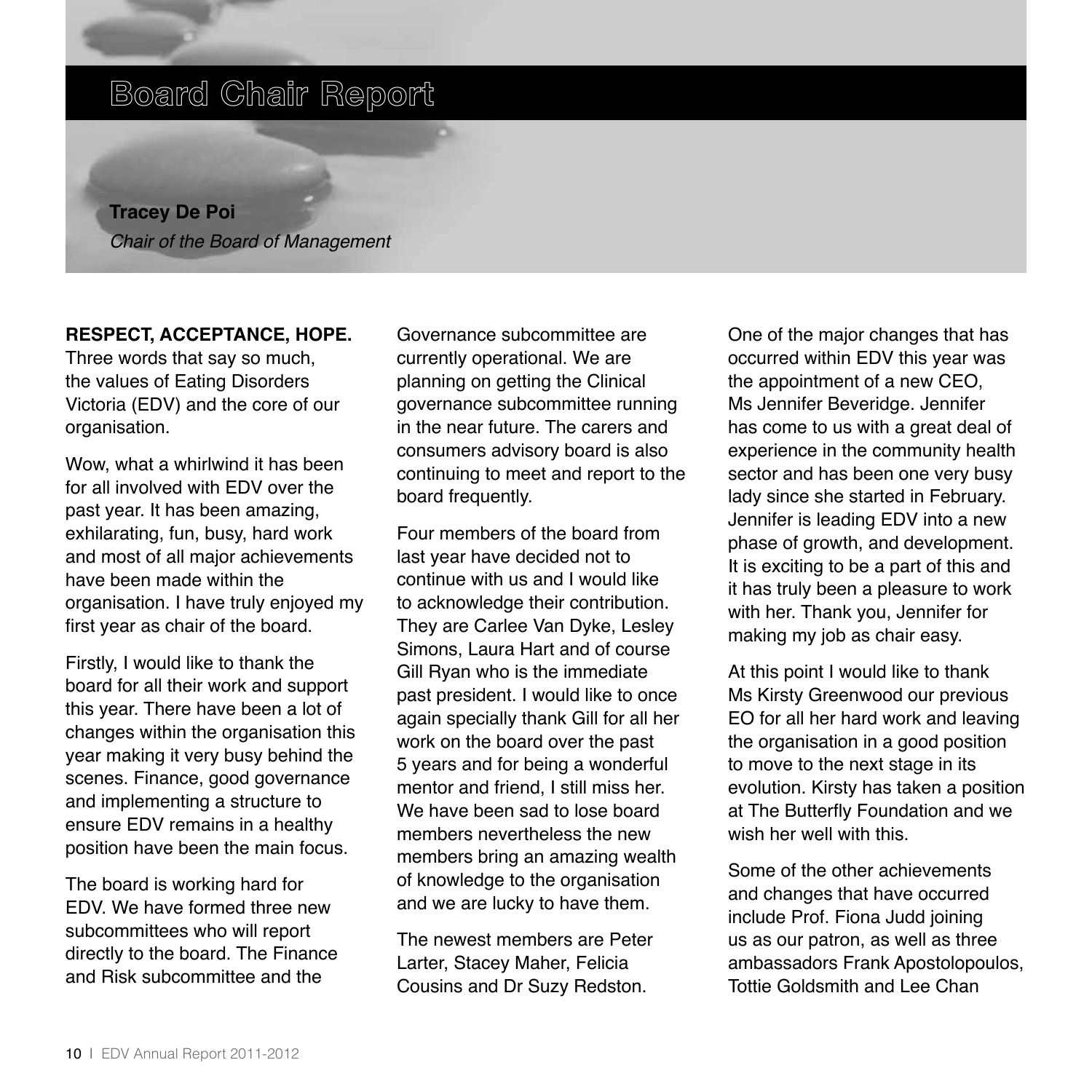who supported the *Feed the Soul* campaign. *Feed the Soul* seemed to take on a life of its own, not to mention the Siblings and Friends working group and EDV's involvement in the Victorian Governments eating disorder taskforce.

In April the board and Jennifer met for a strategic planning day. As a result we now have a 3 year strategic plan for the organisation to be guided by.

The four key objectives of the plan are:

- 1. Build and grow EDV as a single point of information, support and referral for people with eating disorders and their families, friends and the wider community.
- 2. Diversify funding and income sources to increase annual income.
- 3. Develop strategic partnerships to ensure EDV services are embedded in mental health and community systems.
- 4. Influence and participate in shaping broad public health and wellbeing policy.

Our values of respect, acceptance and hope will also be central to our strategic plan.

EDV would not be the organisation it is without the hard working and dedicated staff. Over the past year they have once again shown how invaluable they are. It has also been a time of change for them and we the board would like to thank them for choosing to stay with us particularly for the 2 months that we were without a CEO.

Lastly, I would like to thank all the volunteers. Without all these volunteers there would be no Eating Disorders Victoria. Your contribution does make a difference to lives and saying thank you hardly seems like enough but I don't know how else to express the gratitude that we all feel.

#### **Board Member Attendance July 2011 – June 2012**

|                        | Number of meetings attended | Number of possible meetings |
|------------------------|-----------------------------|-----------------------------|
| Gill Ryan              | 6                           | 7                           |
| <b>Renuka Somers</b>   | 1                           | 3                           |
| Tracey De Poi          | 11                          | 11                          |
| Debra Goldfinch        | 10                          | 11                          |
| <b>Matthew Tence</b>   | 11                          | 11                          |
| <b>Lesley Simons</b>   | 8                           | 11                          |
| Cath Trahair           | 8                           | 11                          |
| <b>Stacey Maher</b>    | 4                           | 5                           |
| <b>Suzy Redston</b>    | 4                           | 5                           |
| <b>Felicia Cousins</b> | 3                           | 4                           |
| Peter Larter           | 7                           |                             |
| Carlee Van Dyke        | $\overline{2}$              | 4                           |
| Laura Hart             |                             |                             |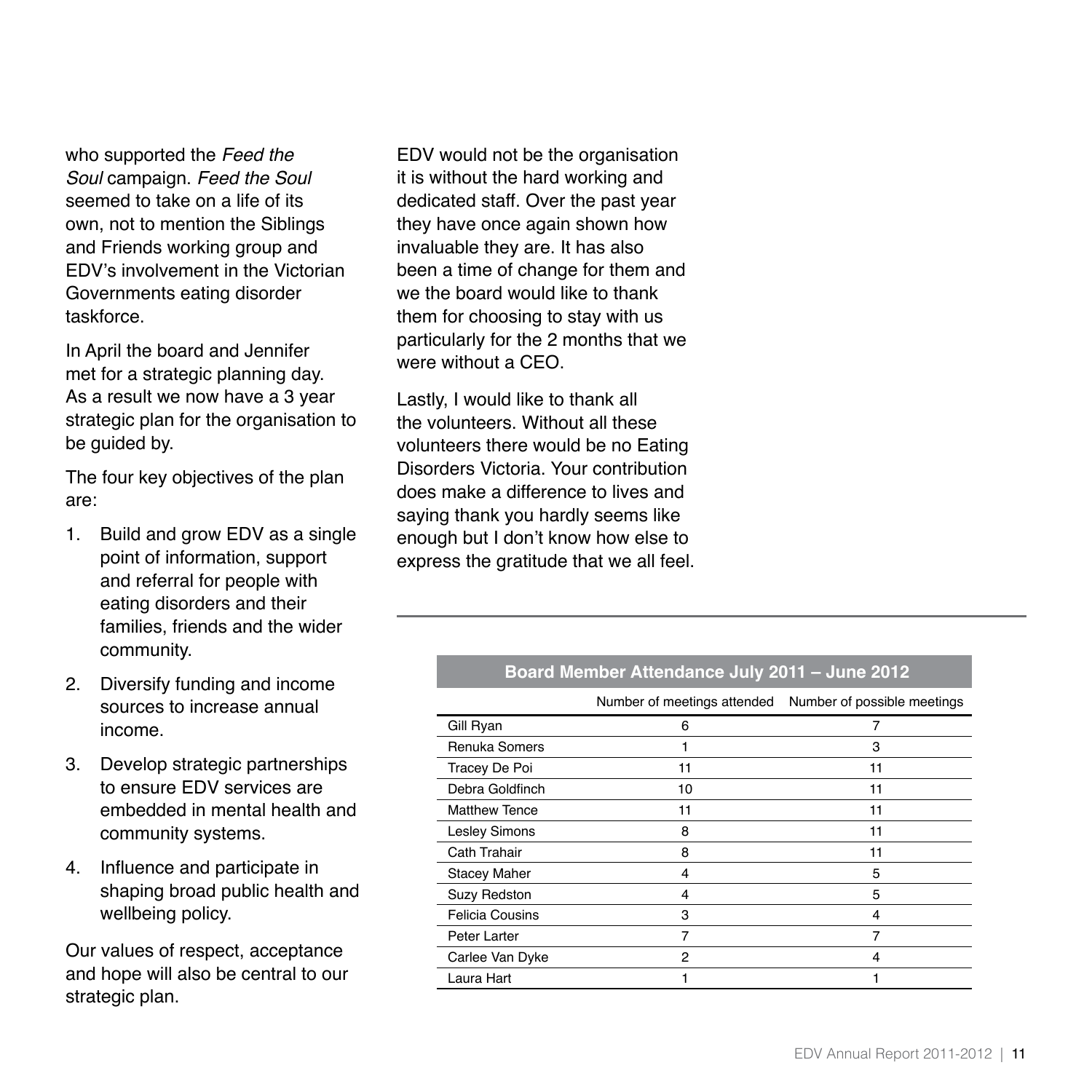### **Chief Executive Officer's Report**

**Jennifer Beveridge** Chief Executive Officer

It is with pleasure that I contribute to the EDV Annual Report for the first time. The first six months spent at Eating Disorders Victoria have been challenging, satisfying and very enjoyable. Thanks to all who have welcomed me to the organisation and into the role of CEO. I would also like to acknowledge the achievements of EDV under the leadership of my predecessor, Kirsty Greenwood and Gill Ryan, past President. The organisation is in a sound financial and sturdy operational position, which has enabled development to continue over the past year.

Everything is connected to everything else, and this is clearly in evidence at EDV. The interconnectedness between the elements of people, passion and purpose is what makes EDV a special place where the values of Respect, Acceptance and Hope are apparent day after day: we see it in the purposeful and rewarding activity, services and relationships. So to each and every person who contributes to the whole, on behalf of the organisation, I acknowledge and thank you.

#### **Patron and Ambassadors**

In 2012 EDV developed significant relationships with prominent people who provide support to EDV. Firstly we welcome Prof. Fiona Judd to EDV as our patron. Fiona is Director, Centre for Women's Mental Health at the Royal Women's Hospital, Melbourne and Professorial Fellow in the University of Melbourne, Department of Psychiatry. Her broad experience as a clinician and academic in a range of women's mental health areas, including eating disorders, will be of great value to EDV.

Frank Apostolopoulos, Tottie Goldsmith and Lee Chan provided their support to the *Feed the Soul* campaign as enthusiastic ambassadors for the messages given and events held. Frank and Biba Hair have made an ongoing commitment to support EDV in a range of ways , and we look forward to developing a relationship of mutual benefit.

I certainly came out feeling inspired and motivated to get back on track. She listened intently, responded appropriately and gave much need advice/facts/guidance/suggestions. A wonderful support person – someone I strive to be like!

- Client of Recovery Support Officer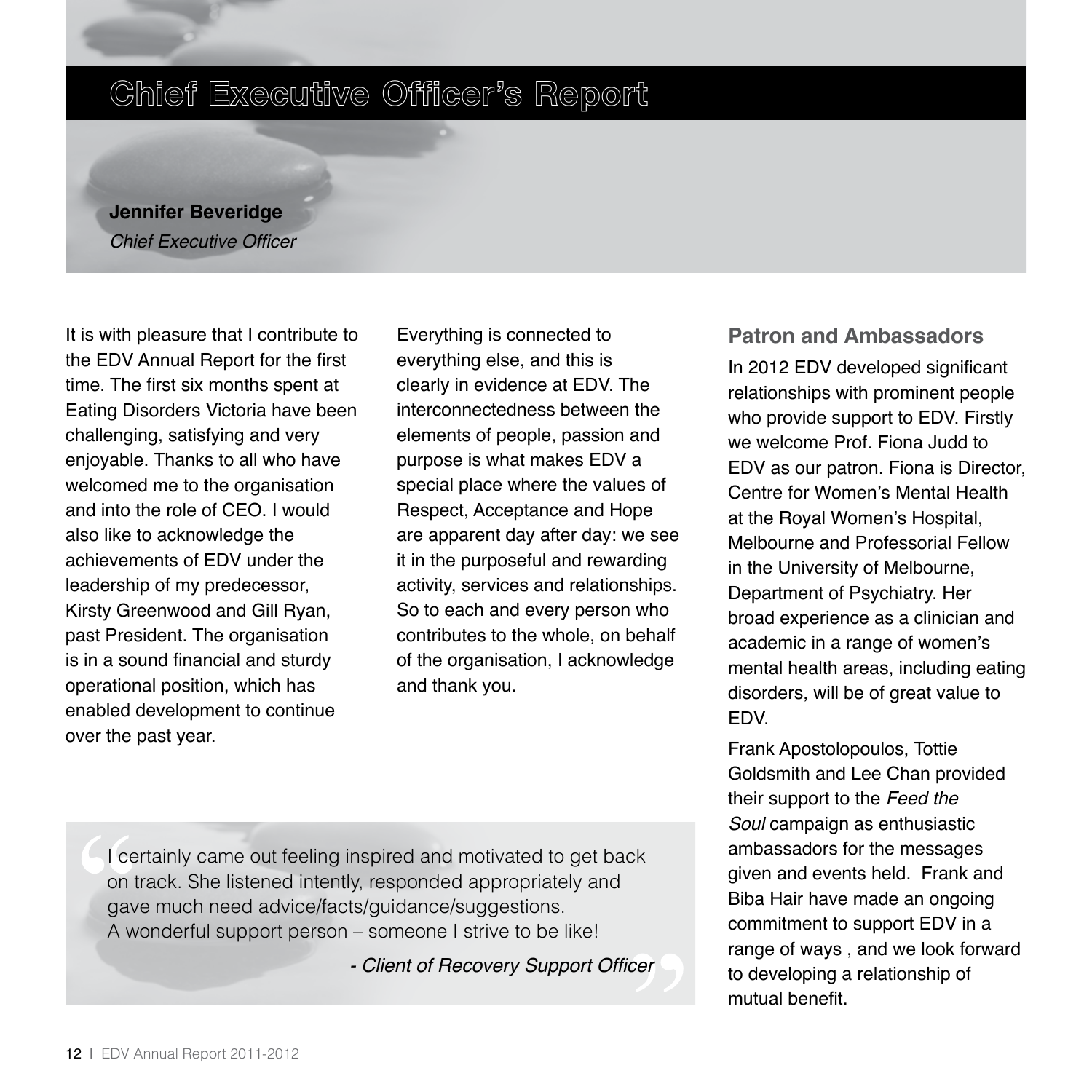#### **External Environment**

2012 is a year of refocus and development, not only internally to EDV but there are also many changes afield in the broader context in which we operate. Both state and federal government policy is developing and there are a number of new proposals on the horizon that will impact EDV.

- Victorian Eating Disorders Taskforce.
- Reform process of the Psychiatric Disability Rehabilitation and Support Service (PDRSS) program and funding from which EDV receives the recurrent state government funding.
- Development of the Australian Charities and Not-for-profit Commission (ACNC) as the regulator for the sector.
- Development of the National Disability Insurance Scheme (NDIS)

The details of the impacts are still unknown which creates uncertainty and challenges the confidence we have in moving into the future. Layer a slow economic climate to this picture and it becomes increasingly obvious that EDV needs to also look to review the current state in order

to ensure sustainability so we can continue to provide ongoing services to those who need support for eating disorders.

#### **New Strategic Plan**

There has been much thinking about the possible futures for EDV by staff, volunteers and the board which has resulted in the creation of a new 3 year strategic plan. In summary, we see EDV as a core part of a larger interconnected system and we commit to undertake our role with dedication and diligence to work with others to create positive outcomes.

Further details can be found on the website, and I, with the strong support of the board, have confidence that EDV and its stakeholders will benefit from a stronger, more purposeful and responsive organisation into the future.

#### **Organisational Highlights**

Currently EDV is undertaking an audit against the PDRSS standards (a self-accreditation process against some external benchmarks) that requires documentation and evaluation of existing processes, and subsequent production of a quality improvement plan. This is necessary to develop strong

systems and processes and will build a resilient structure that will stand us in good stead for the future and facilitate the achievement of the organisation's mission and vision. There is much goodwill and commitment by staff to this audit and the plan will ensure that there is a map to guide ongoing improvement of quality services for all those who contact EDV.

We are also looking to strengthen our relationships with donors by developing a strategic approach to fundraising. The benefits are that the organisation has access to funds that are able to be spent in flexible ways on innovative and responsive projects that may not attract government recurrent funds. Flexible funds allow EDV to respond where there are high areas of demand or emerging needs. The *Feed the Soul* event was a great success from both fundraising and marketing perspectives, and the partnership initiated with Biba Salons has since been nominated for a Rotary Community Award. Hairhouse Warehouse continues to support EDV financially and we are thankful for their ongoing investment and look forward to strengthening this partnership even further in the year ahead.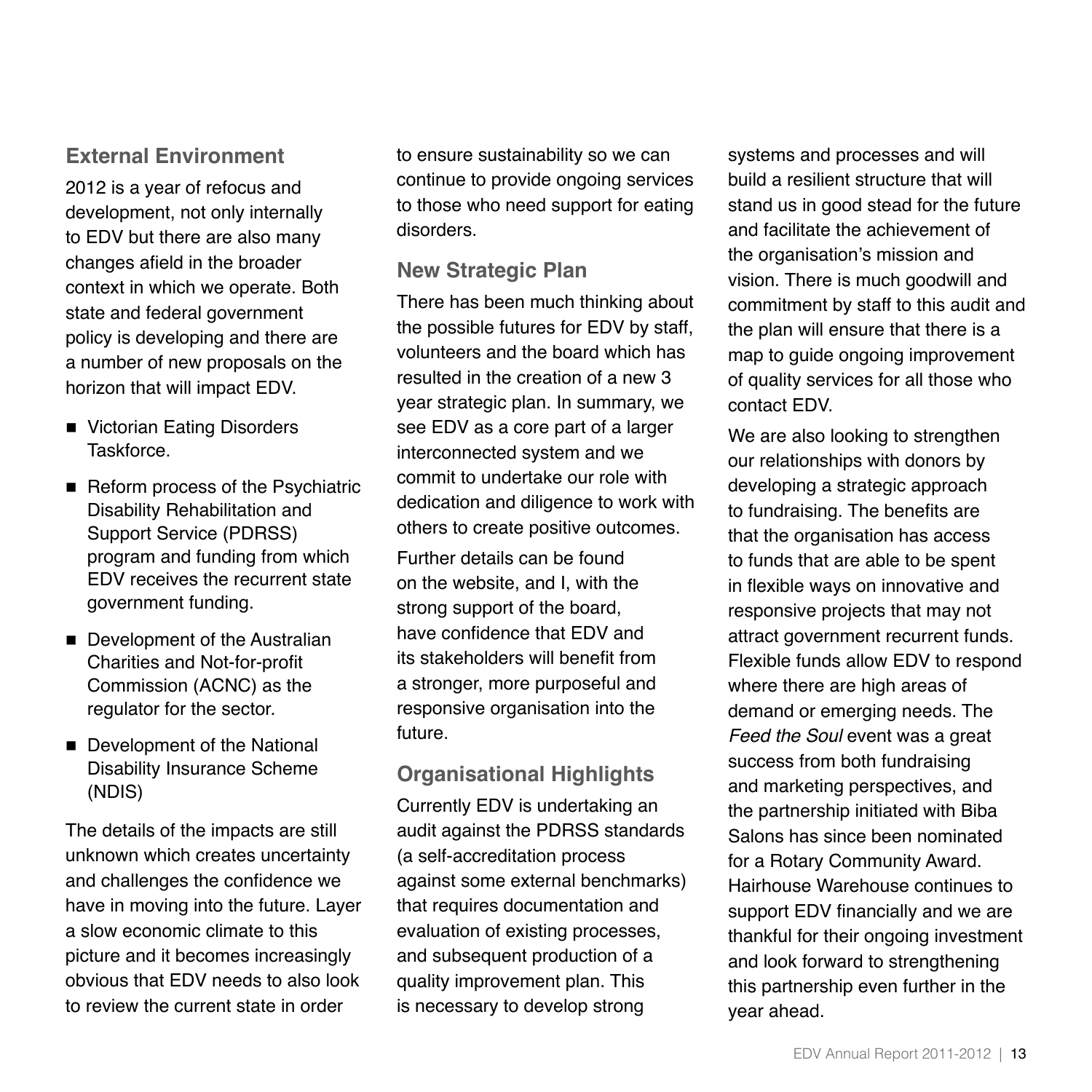EDV continues to work collaboratively within the eating disorders sector in Victoria and across Australia. We have partnered with other organisations in the past year to advocate, develop services and share resources (eg. NEDC, Butterfly Foundation, Tasmania) and we will continue to do so. EDV staff participate and present each year at the Australia and New Zealand Academy of Eating Disorders (ANZAED) conference.

We are also developing strategic relationships more broadly with mental health, community and education sector organisations in order to embrace the opportunities and synergies available by working together and sharing resources.

And of course, the wonderful services provided day in and day out by the staff and volunteers at EDV continue and generate great feedback of appreciation and thanks. The Helpline, individual recovery and family support services, chatroom, support groups, education programs, skills based workshops and library are the core, reliable services for which people with eating disorders and their families and friends continue to interact with EDV. In addition this year, we have provided forums for people to provide their feedback regarding the eating disorders services, refreshed the hospital visiting program, visited rural and regional locations, and have established the siblings and friends website pages. EDV has also continued to raise awareness and understanding of eating disorders throughout the community through its media and advocacy efforts.

People continue to experience pain, distress and grief as a result of eating disorders – and yet the tireless efforts of EDV staff and volunteers remind us that there is hope for change and recovery into the joy and adventure of life. Mother Therese once said that "we can do no great things – only small things in love". EDV is a unique place where people do many wonderful things in love – and so we acknowledge the past and look forward to a future where those combined efforts continue to be experienced as great.

> I found it to be a changing moment where I was able to get the support and encouragement to slowly overcome it

> > - Client of Recovery Support Officer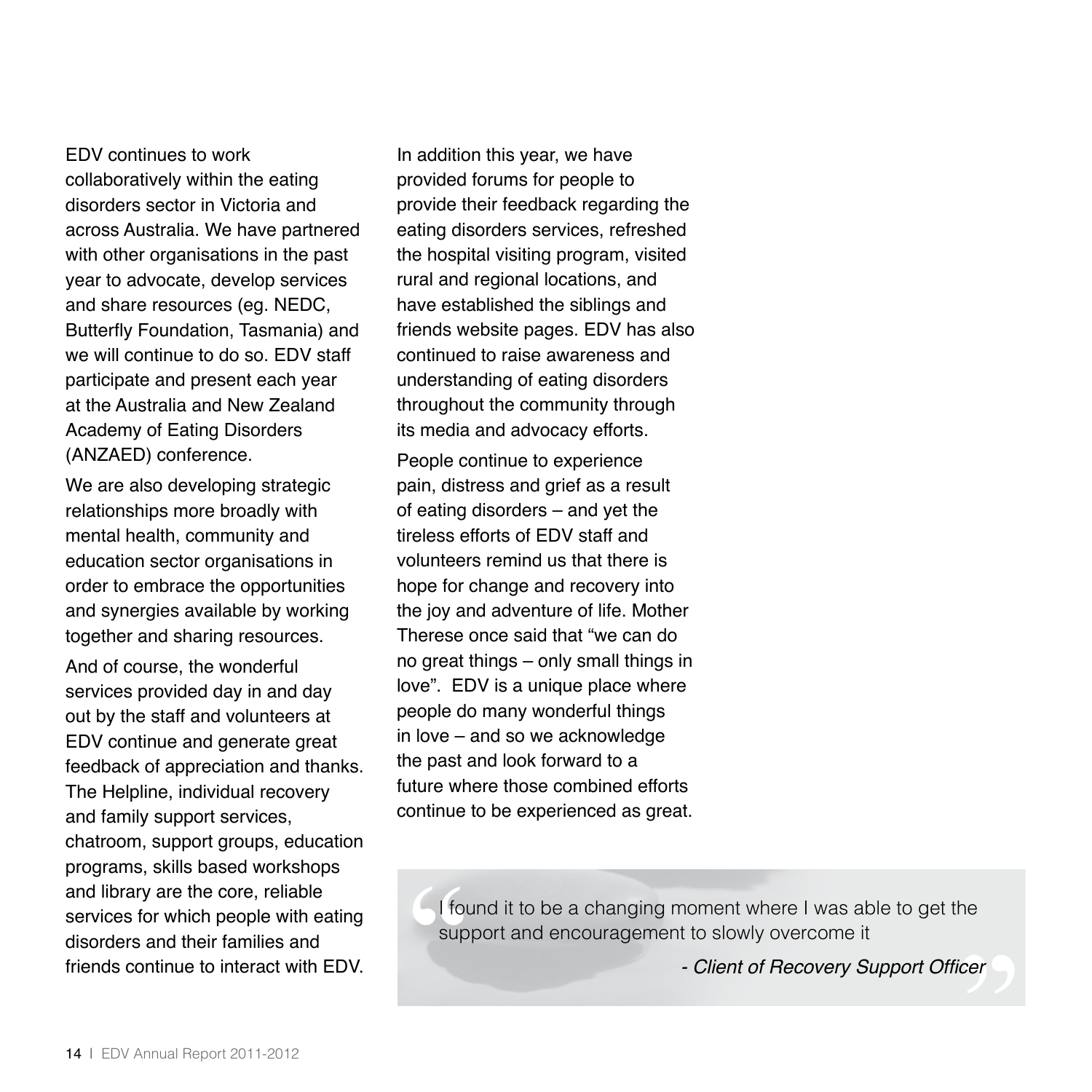**Our Stories**

From an EDV Consumer

#### **Felicia Cousins** *EDV Director*

Eating disorders have been a part of my life for as long as I remember. I can't actually think of a time where a day went by that I didn't think or stress about what I ate or how many calories I had burnt. The only thing that really changed over the years was the intensity.

Over the past few years 'it' has slowly crept up on me again: increasing time spent at the gym, finding excuses to not eat, lying to my husband about how much I had eaten, avoiding social situations involving food etc . All the old tricks. I didn't notice the gradual decline – but everyone else did. Comments went from 'you look great' to a co-worker telling me I 'looked like a skeleton'.

In mid 2011 my husband finally bit the bullet, sat me down and told me what he could see and how it was affecting him, our children and our relationship – all of which I was oblivious to. He asked me to get help. I had no idea what supports were available to a woman in her 40's with an eating disorder – not many I discovered.

My first call for help was to EDV and I can't explain the relief at talking to someone who understood my shame and embarrassment and could point me in the right direction for support. Twelve months on I am now proud to say I am on the way to recovery and am the consumer representative on the EDV Board.

From an EDV Volunteer

#### **Natasha Seymour** *Volunteer Experience - Administration*

I volunteer for EDV every Monday, helping out with administration. My tasks range from answering telephone calls and emails, to filing and the seemingly endless battle of the wits with the office copier machine.

The staff and volunteers at EDV are incredible people and have welcomed me with warmth and kindness from the moment I first stepped through the door. There is a genuine and sincere sense of community amongst all those working here, which makes coming in on Mondays such a pleasure.

One of my favourite parts of the working day is getting the opportunity to greet Nat's clients with a friendly smile, and to offer them a warm and reassuring initial point of call. It is a wonderful experience to be there as people are making the courageous step to come into EDV. This can oftentimes be an initial stepping stone in their journey to freedom from their eating disorder, or to supporting their loved one through their recovery journey.

Whilst my tasks are primarily practical, I find working within and supporting a community which strives to provide hope to families, friends and sufferers of eating disorders, as well as offering resources, information and education to the community to be extremely rewarding. Coming in to help out the team on Mondays is always a joy, and something I look forward to every week.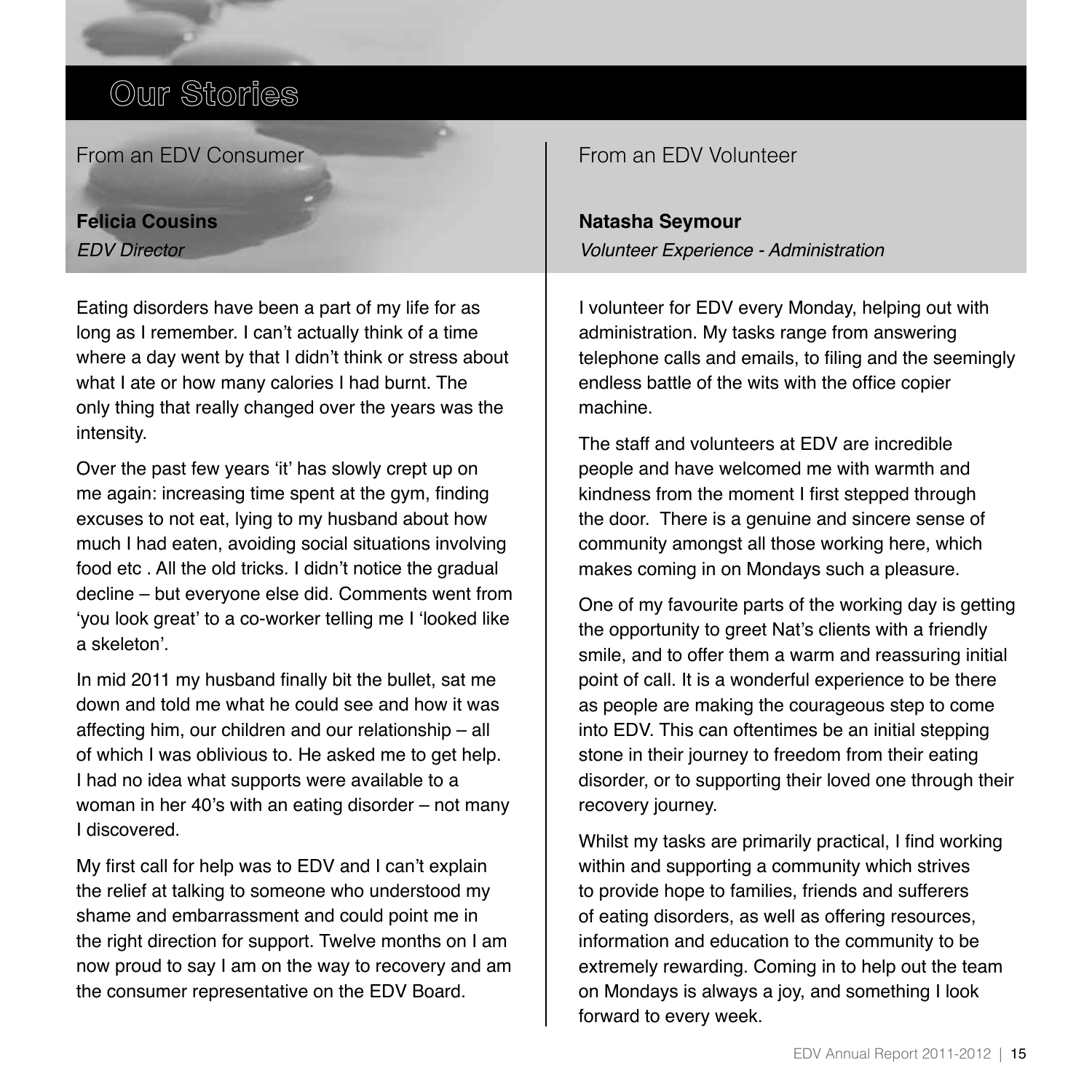### **Treasurer's Report**

**Matthew Tence** *Treasurer*

I am pleased to present the audited financial statements for the year ended 30 June 2012.

This year EDV ended the year with a deficit of \$21,887. This figure is different to the previous year, which was a surplus of \$26,000 approximately.

As noted elsewhere in this report a number of important strategic decisions were made by the organisation which led to an increase in expenses. The result of the expenses is significant organisational changes which will over time ensure the organisation is financially robust.

Total income was \$586,000 approximately which was slightly lower than the previous year. Grants continue to dominate the income with approximately 80% of all income received through grants.

Total expenditure was \$601,000 approximately, which was an increase of around \$26,000 on the previous year. The expenses were largely related to personnel costs which are approximately 80% of all costs.

This year included considerable investment into the long term future of the organisation including appointing a new Chief Executive Officer, acquisition of a new IT server, commencing new fundraising activities which all contributed to the increase in costs.

Whilst a deficit was achieved this has not impacted significantly on our cash reserves which remain strong and provide a solid foundation for the future of the organisation.

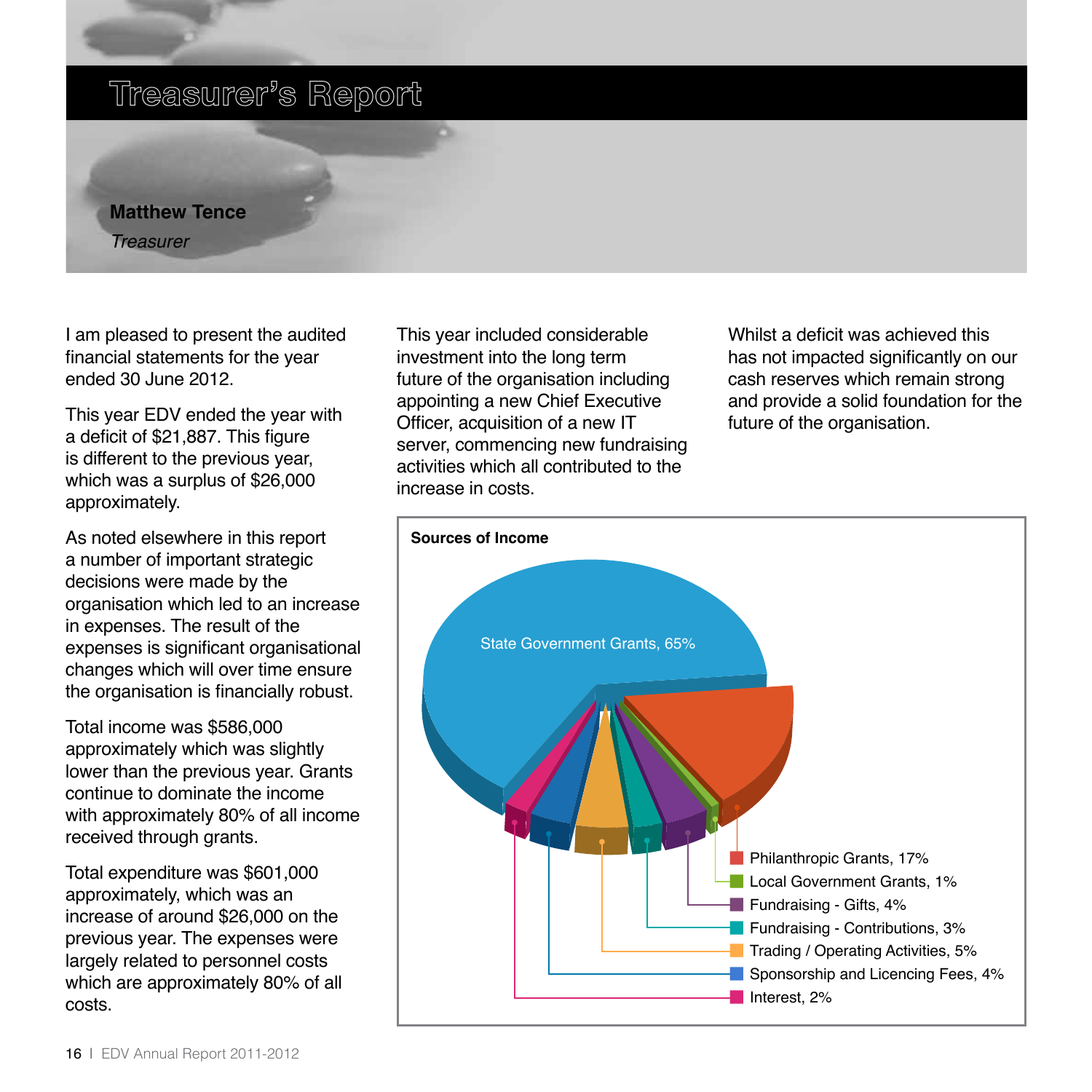### **Auditor's Report**

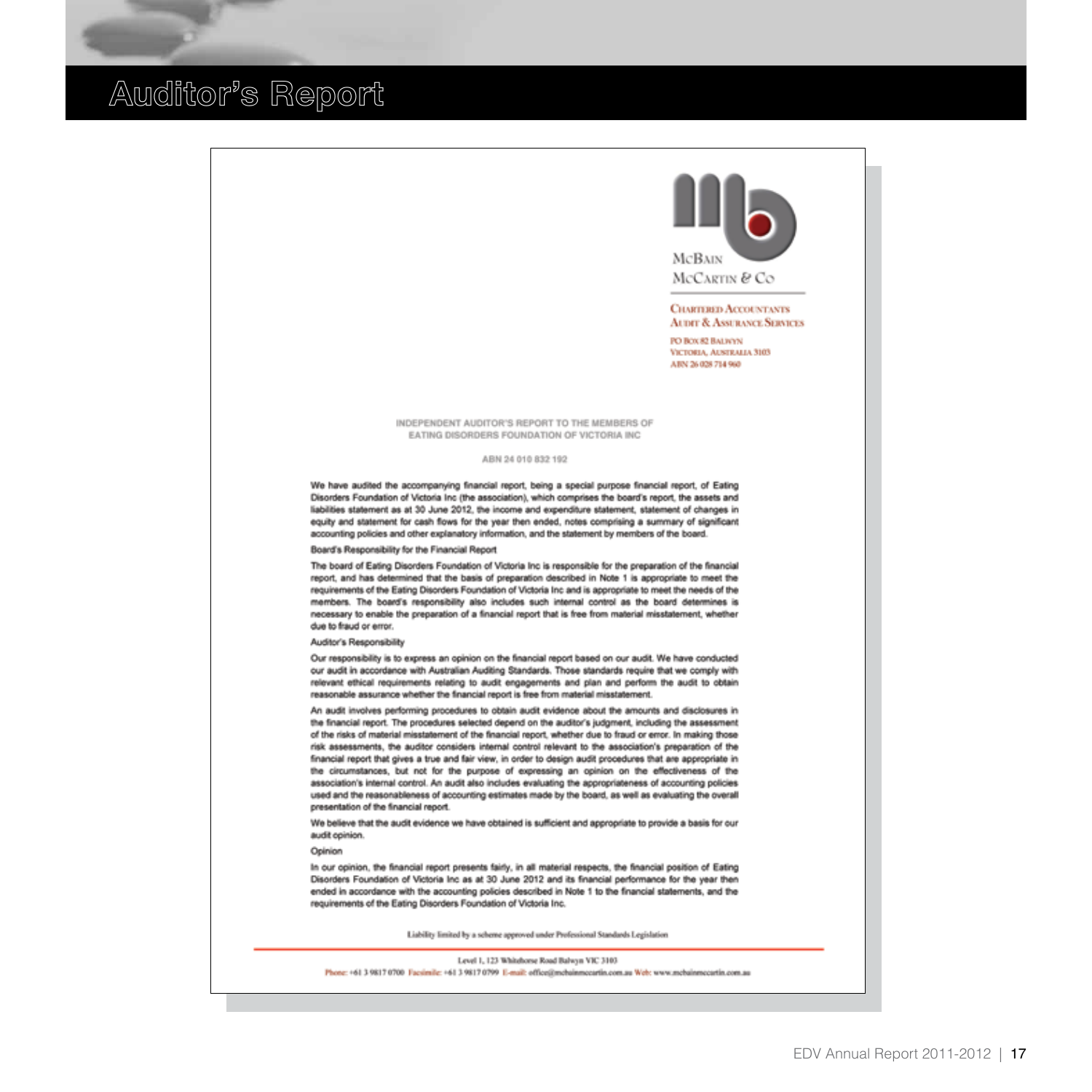INDEPENDENT AUDITOR'S REPORT TO THE MEMBERS OF EATING DISORDERS FOUNDATION OF VICTORIA INC.

ABN 24 010 832 192

Basis of Accounting and Restriction on Distribution

Without modifying our opinion, we draw attention to Note 1 to the financial statements, which describe the basis of accounting. The financial report has been prepared to assist Eating Disorders Foundation of Victoria Inc to meet the requirements of the Associations Incorporation Act Vic (1981). As a result, the financial report may not be suitable for another purpose.

Meli Melitar & 6.

**McBain McCartin & Co.** 

**Simon Aukstin** Partner **MELBOURNE** 

Dated this 4<sup>th</sup> day of September 2012

Liability limited by a scheme approved under Professional Standards Legislation

Level 1, 123 Whitehorse Road Balwyn VIC 3103

Phone: +61 3 9817 0700 Facsimile: +61 3 9817 0799 E-mail: office@mcbainmecartin.com.au Web: www.mcbainmecartin.com.au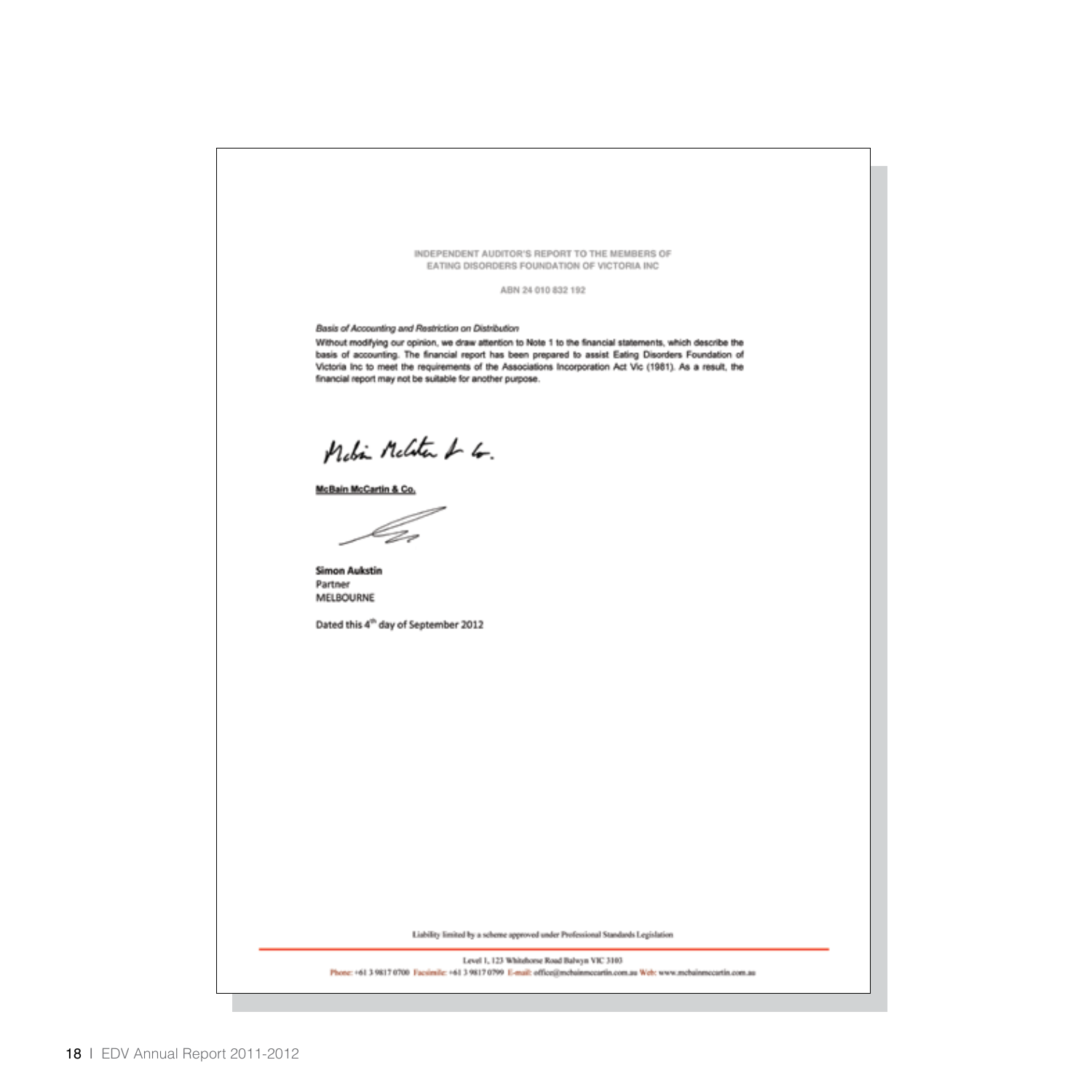### **Financial Statements**



#### **Income and Expenditure Statement Year Ended 30 June, 2012**

|                                             | 2012       | 2011       |
|---------------------------------------------|------------|------------|
|                                             | \$         | \$         |
| Revenues                                    | 586,974    | 601,551    |
| <b>Employee Benefits Expenses</b>           | (452, 962) | (423, 381) |
| <b>Depreciation Expenses</b>                | (10, 013)  | (11, 701)  |
| <b>Occupancy Expenses</b>                   | (32, 301)  | (32, 185)  |
| <b>Computer Expenses</b>                    | (18, 771)  | (13, 351)  |
| <b>Communications Expenses</b>              | (12,068)   | (9,950)    |
| Advertising and Promotion Expenses          | (9,011)    | (2,480)    |
| Postage, Printing and Stationery Expenses   | (11, 724)  | (13,980)   |
| <b>Other Expenses</b>                       | (62,011)   | (68, 137)  |
| (Deficit) / Surplus attributable to members | (21, 887)  | 26,386     |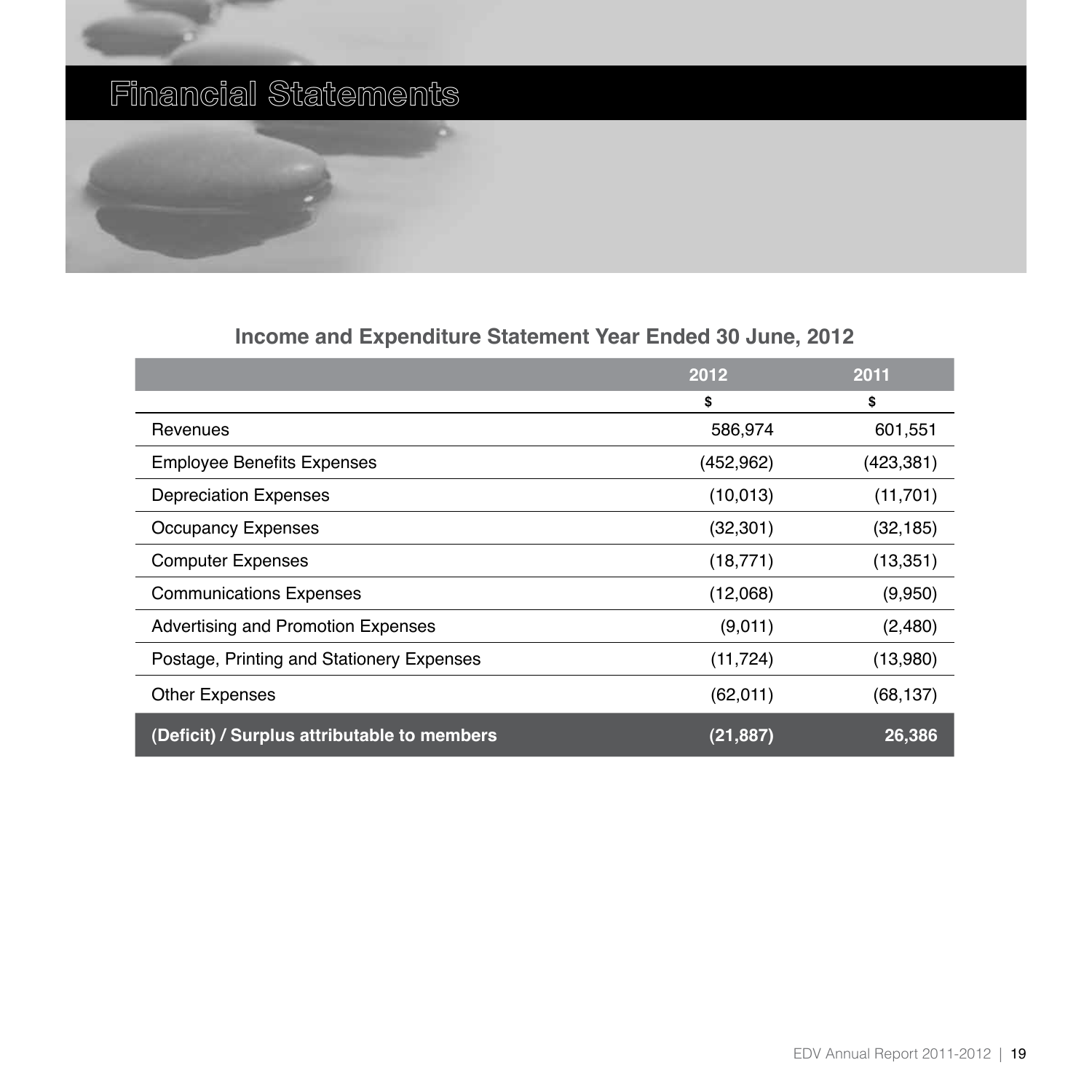| Assets and Liabilities Statement as at 30 June 2012 |
|-----------------------------------------------------|
|-----------------------------------------------------|

| <b>Current Assets</b>                  | 2012    | 2011    |
|----------------------------------------|---------|---------|
|                                        | \$      | \$      |
| Cash and cash equivalents              | 214,441 | 338,971 |
| Accounts receivables and other debtors | 4,786   | 15,337  |
| <b>Total Current Assets</b>            | 219,227 | 354,308 |
| <b>Non Current Assets</b>              |         |         |
| Furniture equipment and vehicle        | 9,037   | 10,512  |
| <b>Total Non Current Assets</b>        | 9,037   | 10,512  |
|                                        |         |         |
| <b>TOTAL ASSETS</b>                    | 228,264 | 364,820 |
|                                        |         |         |
| <b>Current Liabilities</b>             |         |         |
| Accounts payable and other payables    | 1,641   | 9,150   |
| Income in advance                      | -       | 77,818  |
| Other creditors                        | 12,588  | 24,155  |
| Provisions                             | 19,303  | 43,105  |
| <b>Total Current Liabilities</b>       | 33,532  | 154,228 |
| <b>Non Current Liabilities</b>         |         |         |
| Provisions                             | 6,027   |         |
| <b>Total Non Current Liabilities</b>   | 6,027   |         |
|                                        |         |         |
| <b>TOTAL LIABILITIES</b>               | 39,559  | 154,228 |
| <b>NET ASSETS</b>                      | 188,705 | 210,592 |
|                                        |         |         |
| <b>Equity</b>                          |         |         |
| Retained earnings                      | 188,705 | 210,592 |
| <b>TOTAL EQUITY</b>                    | 188,705 | 210,592 |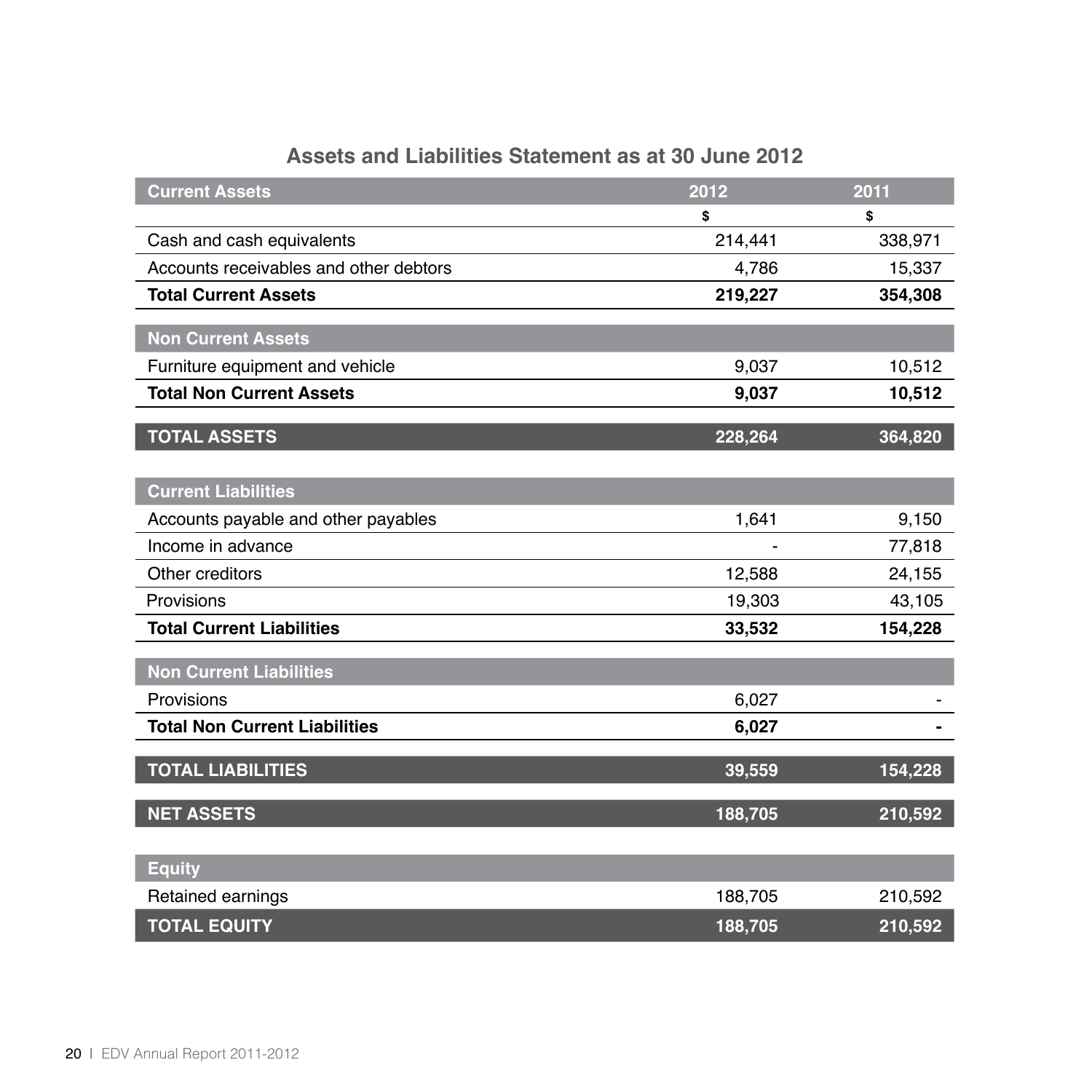### **The EDV Team**



#### **Members of the Board**

| <b>Chair:</b>                              | Tracey De Poi                                             |  |
|--------------------------------------------|-----------------------------------------------------------|--|
| Vice-Chair:                                | Debra Goldfinch                                           |  |
| Treasurer:                                 | <b>Matthew Tence</b>                                      |  |
| Secretary:                                 | Catherine Trahair                                         |  |
| Directors:                                 | Peter Larter, Stacey Maher, Felicia Cousins, Suzy Redston |  |
| Former Board Members July 2011 – June 2012 |                                                           |  |
| Loolou Cimono                              | Carloo Van Duko                                           |  |

Lesley Simons Carlee Van Dyke Gill Ryan Laura Hart Renuka Somers

#### **Members of Staff as at June 30, 2012**

| <b>Chief Executive Officer:</b>                                   | Jennifer Beveridge                 |
|-------------------------------------------------------------------|------------------------------------|
| <b>Recovery Support Officers:</b>                                 | Natalie Wild                       |
| <b>Family Support Officers:</b>                                   | Rebecca Wickham                    |
| <b>Chatroom Coordinator:</b>                                      | Danielle Laurence                  |
| <b>Education Manager:</b>                                         | Jane Pitt                          |
| <b>Volunteer Services Coordinator</b><br>and Information Officer: | Marilyn Amendola                   |
| <b>Communications and Media Officer:</b>                          | Megan O'Connor                     |
| <b>Website Administrator:</b>                                     | Caroline Golden                    |
| <b>Office Administrator:</b>                                      | Leigh Hanham                       |
| <b>Administrative Assistant:</b>                                  | Kevin Gan                          |
| <b>Casual Staff:</b>                                              | Heidi Bergmeier, Fiona Kiriakidis, |
|                                                                   | Erin Young, Sarah Harry,           |
|                                                                   | Eve Bowtell, Shannon Geary         |

#### **Former Staff Members**

EDV farewelled the following staff members during the 2011/12 year and thanks them all for their tremendous contributions to the organisation.

#### Kirsty Greenwood

- former Executive Officer

#### Dr Naomi Crafti

*- former Community Development*  & Education Officer

#### Jo Macreadie

*- former Caring – About Recovery*  Project Officer

#### Samantha Ratnam

- former Recovery Support Officer

#### Brooke Scantlebury

*- former PR & Publications Assistant*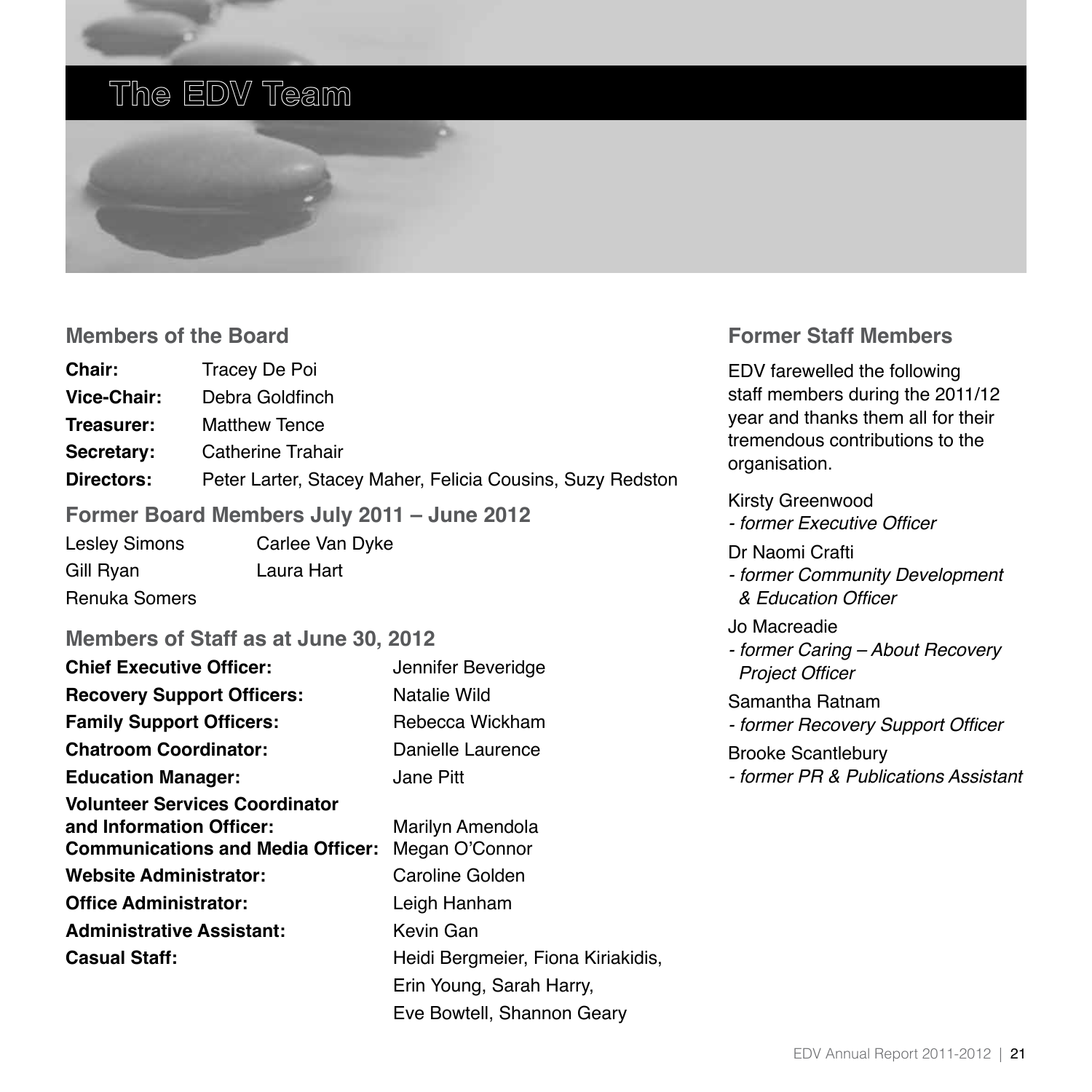### **Thank You**

Eating Disorders Victoria's achievements are made possible through the generous contributions and ongoing commitment of many. Your support is highly valued and proves to us that our vision, mission, aims and objectives are shared and acknowledged as valuable in the community.

We extend our wholehearted thanks to the following:

**Our Members** for their contributions, feedback and fabulous ongoing support.

**Our Grantors, Sponsors and Corporate Partners** for their generous financial and/or in-kind support of our work (see listing on page 9).

**Our Donors** for their compassionate giving and magnificent fundraising efforts, providing vital extra financial support and keeping the memory of eating disorders sufferers past and present alive in the hearts of many.

**Our Volunteers** for their contribution of 5,000+ hours of service, skill and compassion. Many of our volunteers are listed in the Volunteer Team below but please note that not all names appear in this list due to privacy considerations.

**Other Organisations** for in-kind support through the provision of venues, refreshments and publicity, we are grateful to the following metropolitan and rural councils and other organisations, all of whom have partnered with EDV in the provision of our Caring - About Recovery Program, providing information to help reduce eating disorders developing in the community.

- $\blacksquare$  City of Monash
- Hobsons Bay Council
- Knox City Council
- Moreland City Council
- City of Geelong
- Horsham Rural City Council
- Northern Grampians Shire Council
- City of Whittlesea
- City of Greater Bendigo
- Maroondah City Council
- City of Casey

#### **The Volunteer Team**

#### **Helpline Support Team**

Yvonne Pilley*,* Michelle Brindley*,*  Susan Whitehead*,* Kevin Gan*,*  Sara Radovic *,* Deborah Constantinidis*,* Alex Atkins*,*  Heidi Bergmeier*,* Jenna Berto*,*  Marina Boyadjian*,* Lucy Carne*,*  Beryl Chitiz *,* Zoe Gould*,*  Fiona Kiriakidis*,*  Gemma McKechnie*,* Ly Tobias*,*  Adriana Ventura*,* Zoe Gould*,*  Emma Hodges*,* Brittany Watson*,*  Mary Strachan*,* Sarah Benson*,*  Marissa Skovron*,* Melinda Rak*,*  Marita Smith, Melissa Jordan, Michaela Hall, Lisa Stanley, Emily Hall, Iris Gonzalez, Claire Danko, Claire Manderson, Isabelle De Luca, Doron Burd, Alexandra Griffin, Heidi Sanders, Annalise Pettinella, Emma Weekley, Rita Ashby, Murray Ashby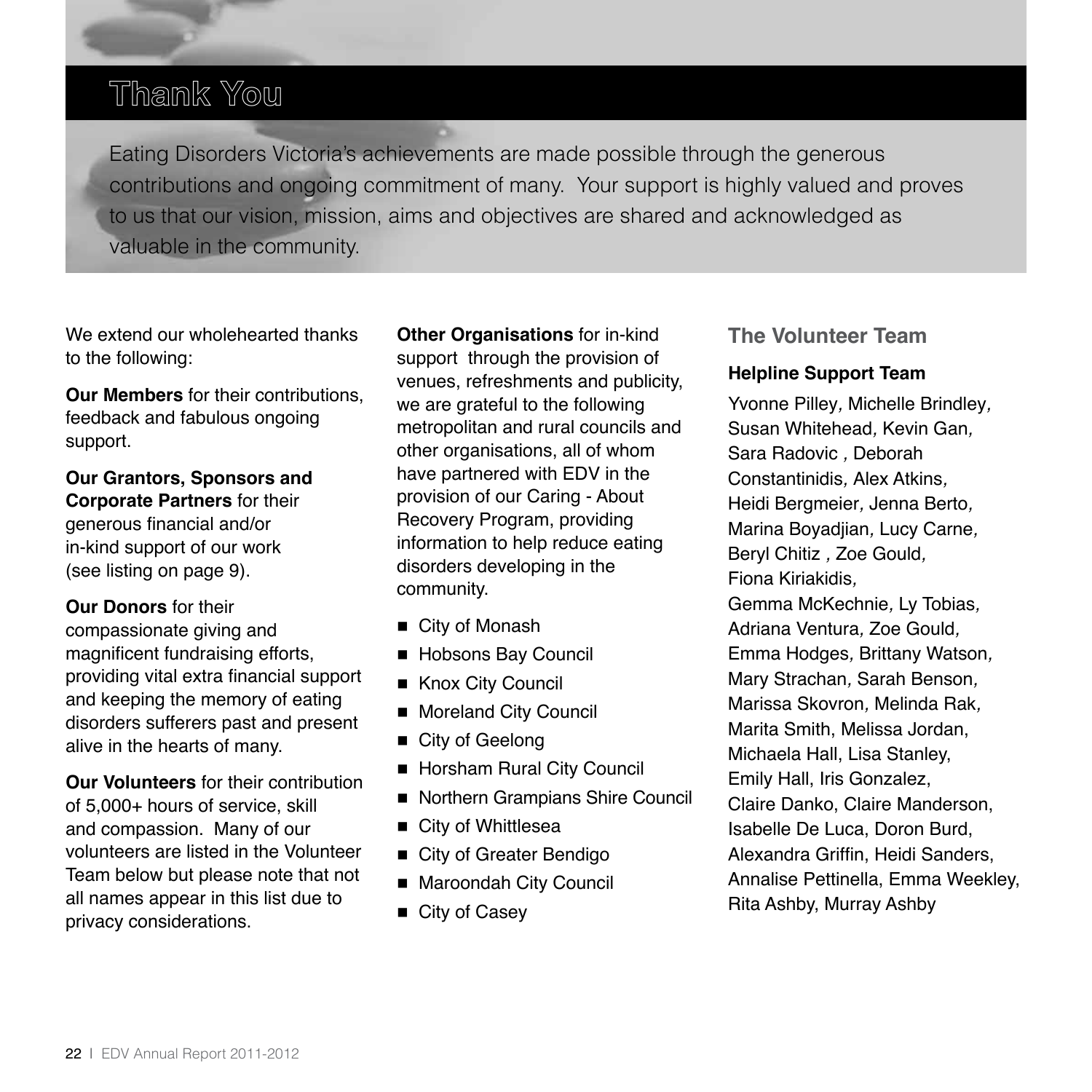#### **Recovery Chatroom Moderators**

Jacenta Abbott*,* Megan Holden*,*  Stacey Bennet*,* Steffi Lau*,*  Karise Dell*,* Colleen D'Arcy*,*  Shannon Geary*,* Angie Jaman*,*  Leena Amin*,* Siew (May) Ying Beh, Kathryn O'Brien*,* Amy Marin, Melissa Jordan, Rachel Keshini Bartlett, Kathryn O'Brien, Skye Dyer, Rebecca Bale, Jasmine Trigwell, Elizabeth Jowett

#### **Support Group Convenors – Metropolitan Melbourne**

Matthew Bisset*,* Eilene Hannan*,*  Ilias Katis*,* Zoe Collins*,* Kristina Strangis*,* Emma Hodges*,*  Tara Black*,* Matthew Vincent Smith*,*  Mithzay De La Espriella*,*  Annette Burd*,* Jacqui Bell*,*  Krysta Kors*,* Tasha (Zahra) Wahid*,*  Sarah McGuinness*,* Marina Boyadjian *,* Fiona Kiriakidis, Mary Strachan*,* Heidi Bergmeier*,*  Heidi Sanders*,* Katie Rogerson, Rachel Chung, Christine Fay, Rebecca Palozzi, Chris Glover, Elise Edwards, Joyce Robbins*,*  Tracey De Poi, Ruth Green, Jane Pitt, Carol Bull

#### **Support Group Convenors – Rural**

Carol Boyadjian*,* Nicole Riddle*,*  Lisa Alsopp*,* Nola Kervarec*,*  Shannon McDevitt*,* Tara Fitzgerald*,*  Marisha Jarecki*,* Marie Carter*,*  Michelle Cowie Scott

#### **Visiting Professionals**

Draga Jevtic*,* Nola Rushford*,*  Helen Shepherd

#### **Speakers Bank**

Gill Ryan*,* Samantha Ratnam*,*  Kellie Raymond*,* Jenny McLaughlin*,*  Jacinta Agostinelli*,* Tara Black*,*  Tracey De Poi, Melissa Jordan, Chris Glover, Helen Franks

#### **Administration**

Harry Middlemo*,* Heidi Sanders*,*  Natasha Seymour

#### **Siblings & Friends Working Group**

Claire Bamford*,* Jacinta Agostinelli*,*  Genevieve Agostinelli*,* Brie Ellet*,*  Marina Hill, Tracey de Poi, Sarah McGuiness

#### **Consumer and Carer Advisory Committee**

Jacinta Agostinelli, Rosanne Gibb, Claire Bamford, Carlee Van Dyke, Marina Hill, Suzie Redston, Tracey De Poi

A marvelous help - very insightful, and offering very useful strategies in a diabolical situation. She has helped me immensely and therefore also my daughter. I cannot praise her highly enough.

- Client of Family Support Officer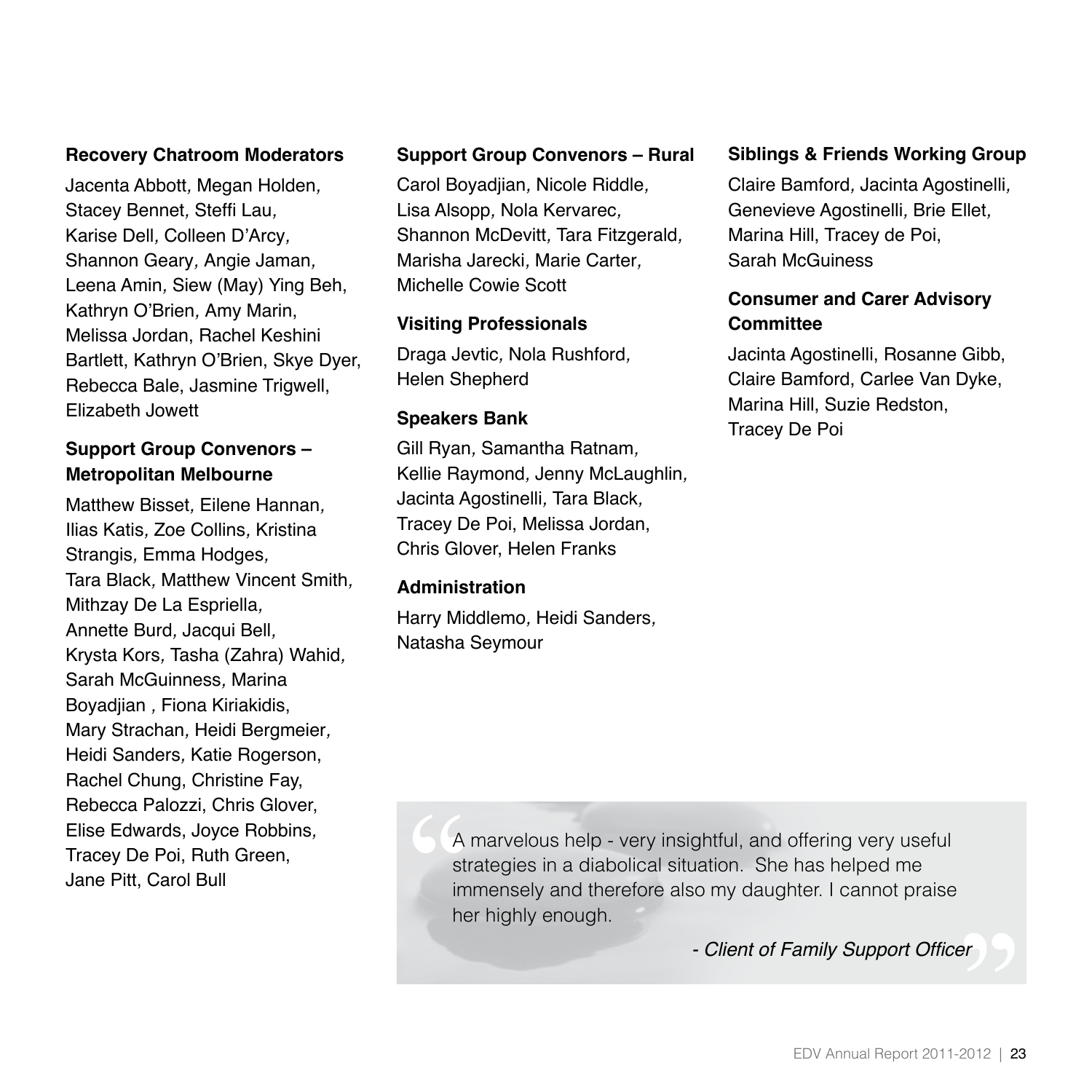### **How You Can Help**

EDV is a Public Benevolent Institution and a Deductible Gift Recipient.

All donations, major gifts and bequests will be used to support the direct services of Eating Disorders Victoria (EDV).

**Key areas of expenditure for funds donated:**

- $\blacksquare$  Helpline costs
- Chatroom and Messageboard costs
- Eating disorder community education programs
- Support for the EDV volunteer training program
- Purchase of library resources
- Resources for improved community awareness
- Special projects

**Are donations tax deductible?** Yes (\$2.00 or more).

#### **Will I receive a receipt for my donation?**

Yes, all donations of \$2.00 or more will be receipted.

There are many ways to donate – select your donation method below:

#### **Donate Online**

Donate through the secure online donations service.

Follow the link at **www.eatingdisorders.org.au**

**Donate by Phone** Call **(03) 9885 0318 / 1300 550 236** with your credit card details.

**Donate by Fax** Download a printable donation form from the website and fax to **(03) 9885 1153**

#### **Donate by Mail**

Download a printable donation form from the website and send through the post to:

**Eating Disorders Victoria (EDV) 1513 High Street, GLEN IRIS, VIC 3146**

**Leave a Bequest**

Leave a Bequest to Eating Disorders Victoria in your Will. For more information call **(03) 9885 6563**, email **edv@eatingdisorders.org.au** or download more information from our website.

believe you are making a very positive contribution in assisting those who suffer from eating disorders.

*- Helpline*